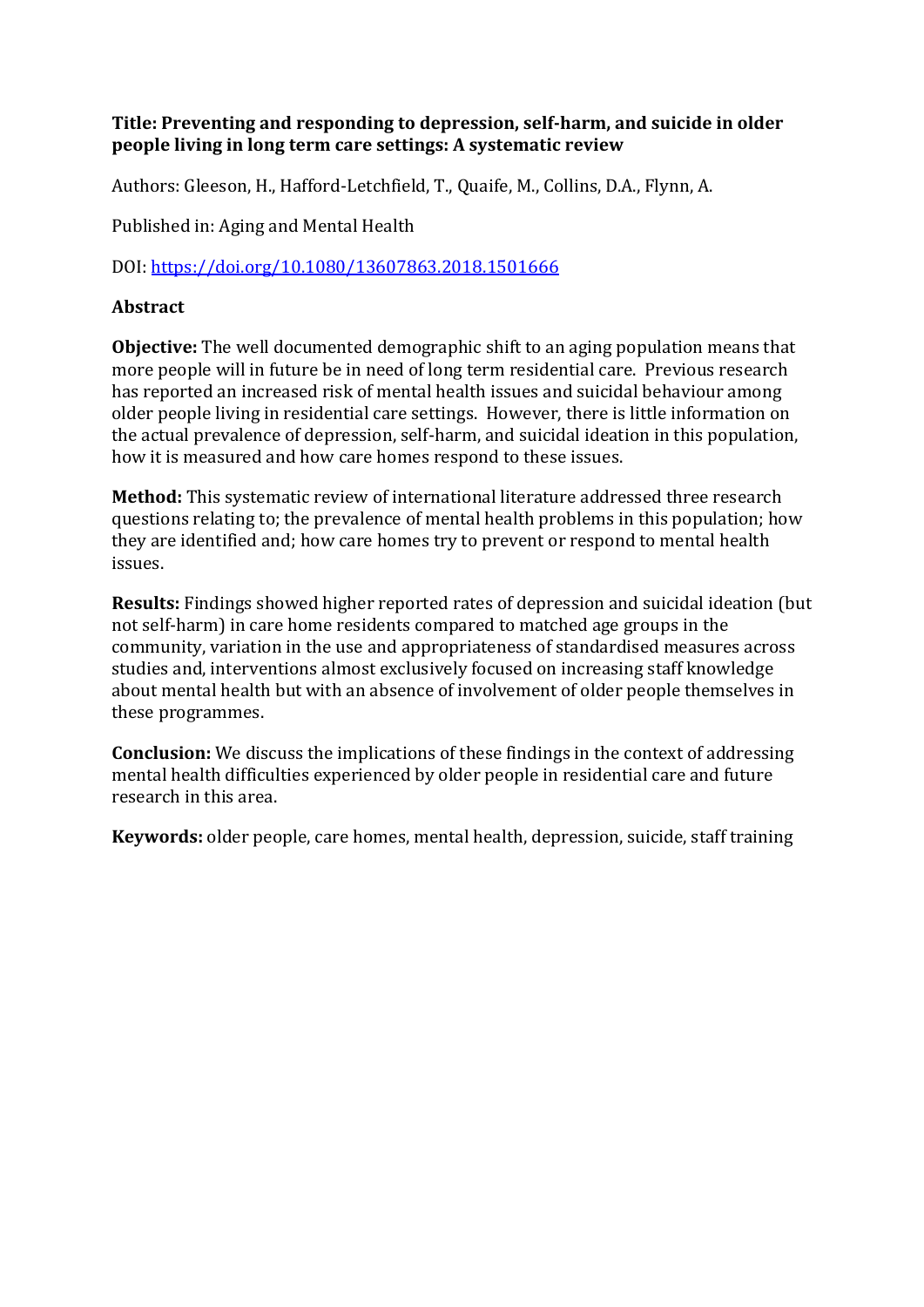#### **Introduction**

It is estimated that between now and 2050 the proportion of the world's population aged over 60 will almost double from 12% to 22% (World Health Organization [WHO], 2015). Many of these individuals will require social care of some form and a large proportion will eventually move to residential care. Moving into long term care can result from declining physical or cognitive functioning, loss of a partner or caregiver (Podgorski, Langford, Pearson & Conwell, 2010) and can be perceived as a last resort when other interventions have failed (Netten, Darton, Bebbington & Brown, 2001). While it is anticipated that increasing numbers of older people will need specialist dementia care within residential settings in future years, less consideration has been given to those older people with mental health needs unrelated to dementia (AGE UK, 2016; Grabowski, Aschbrenner, Rome & Bartels, 2010). For those with no diagnosis of dementia or cognitive decline, self-neglect or self-harm in older people has been shown to be a response to loss of autonomy, an attempt to maintain self-identity, feelings of social isolation (both real and self-imposed) or a sense of meaninglessness of one's life (Wand, Peisah, Draper & Brodaty, 2017).

Previous research suggests that older people living in care homes are at increased risk of depression, self-harm, and suicidal ideation compared to those in the community (e.g. Murphy, Bugeja, Pilgrim & Ibrahim, 2015; Wand, et al., 2017). Figures consistently suggest that around 20% of older people in the community experience depression, this rises to 40% for those living in care homes (Mental Health Foundation [MHF], 2011). Despite this it is estimated that in the UK up to 85% of older people with depression receive no support from health services (MHF, 2011). Depression and suicidal behavior may be further under reported within long term residential settings for older people which can be difficult to diagnose when cognitive decline is also a factor (see Azulai & Walsh, 2015 for a review). Similarly, under-identification of mental ill health by healthcare professionals and older people themselves and the stigma surrounding mental illness makes people reluctant to seek help.

Prevention and appropriate responses to mental health difficulties in older people is an increasingly urgent public health issue. In order to better understand how to do this, it is important first to have a comprehensive picture of the scale of the problem, how it is identified and what can be learned from previous interventions. Most research on the mental health needs of older people in care homes to date has focused on dementia although it is beginning to be recognised that a greater proportion of care home residents now have mental health problems that are unrelated to dementia (Grabowski, et al., 2010). There is a need to maintain and review research and knowledge about depression, self-harm and suicidal behaviour impacting on older people living in care homes to better understand and predict risk (Nock & Kessler, 2006) and to understand mental health in the context of the institutional environment in which it occurs to develop appropriate prevention strategies (Murphy et al, 2015). This systematic review was conducted to assess the evidence on the rates of depression, self-harm, and suicidal behavior within care homes, how these are measured and what responses have been shown to be effective in addressing them.

Specifically, three research questions were addressed: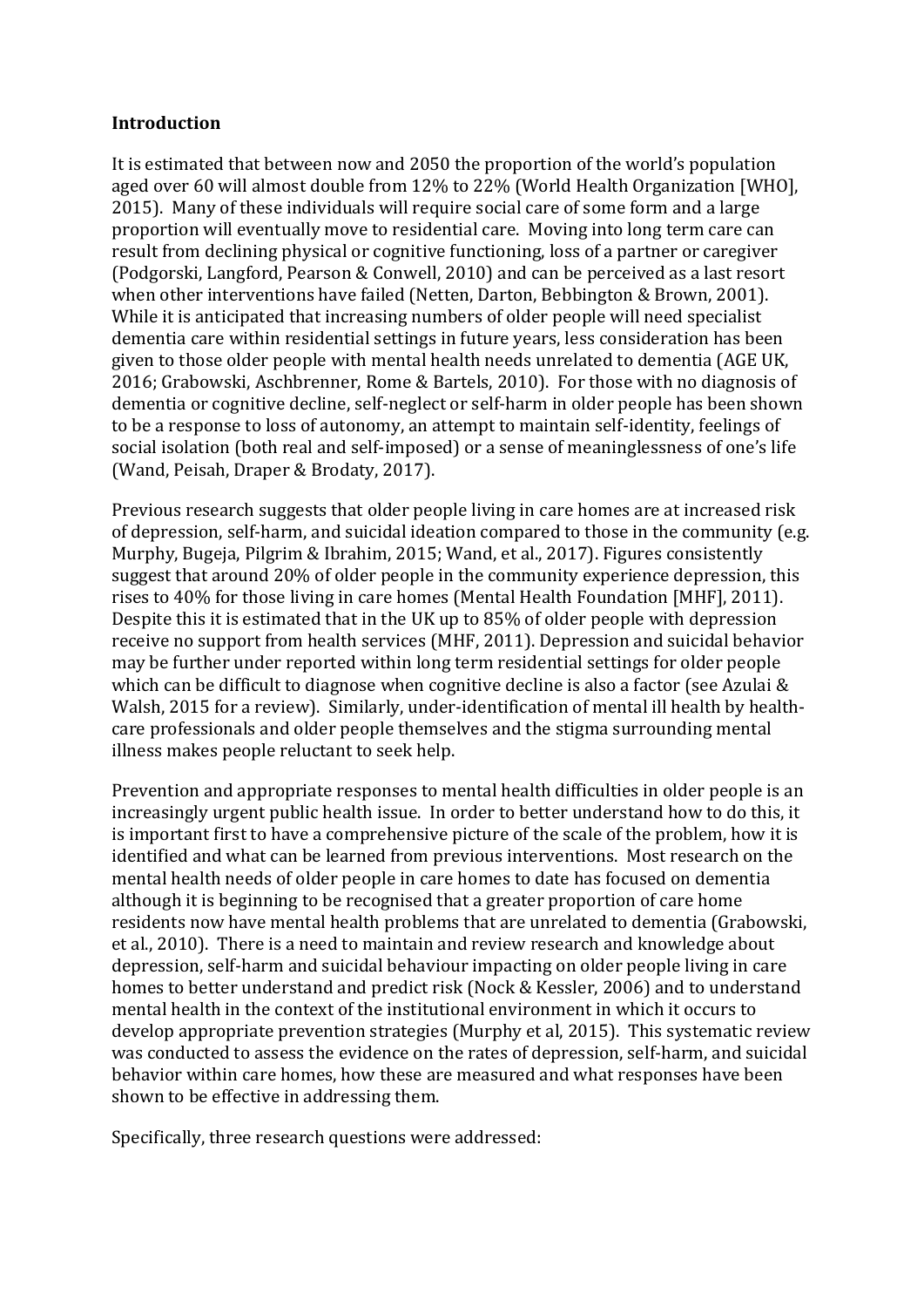1. What is the prevalence of depression, self-harm and suicidal behavior in older people living in residential care settings/nursing homes?

2. What tools are used to measure, or assess the risk of, depression, self-harm or suicidal behavior in this population and how are they routinely used?

3. What interventions are used in older people's residential settings/nursing homes to prevent or address depression, self-harm and/or suicidal behavior and how effective are they?

# **Methods**

## *Search Strategy*

The first author conducted searches in seven databases (CINAHL, IBSS, MEDLINE, OVID, PsychINFO, pubMED and RCN Journals) using a combination of keywords, presented in Box 1. Terminology regarding the setting differed among countries so that some referred to residential care facilities, nursing homes or residential care homes with little evidence of distinction between them. We addressed this issue by including all terms in our search in order to ensure no literature was missed at this stage.

### *Inclusion/exclusion criteria*

Included papers were limited to;

- Peer reviewed research articles published between 1990 and 2016 using qualitative, quantitative, or mixed methods.
- Those set in care homes or long-term residential care for older people
- Describes the prevalence or measurement of depression, self-harm, or suicidal ideation/behavior in residents with no indication of dementia
- Describes interventions (including staff training) aimed at identifying, preventing, or responding to depression, self-harm, or suicidal behavior in residents, with no indication of dementia.
- Studies published in English

## *Data extraction and synthesis*

All identified papers were collated on Covidence (2017), an online program that allows teams to work simultaneously on systematic reviews. Titles were reviewed for relevance by one author (HG) and in the second phase relevant abstracts were reviewed by two authors (HG and DC). Where the abstract was considered relevant to one or more of the research questions the full paper was screened and assessed for inclusion by at least two of the paper authors, with disagreements being resolved through discussion between the full research team. The review was conducted in accordance with the Preferred Reporting Items for Systematic Reviews and Meta-Analyses (PRISMA, Moher, Liberati, Tetzlaff & Altman, 2009).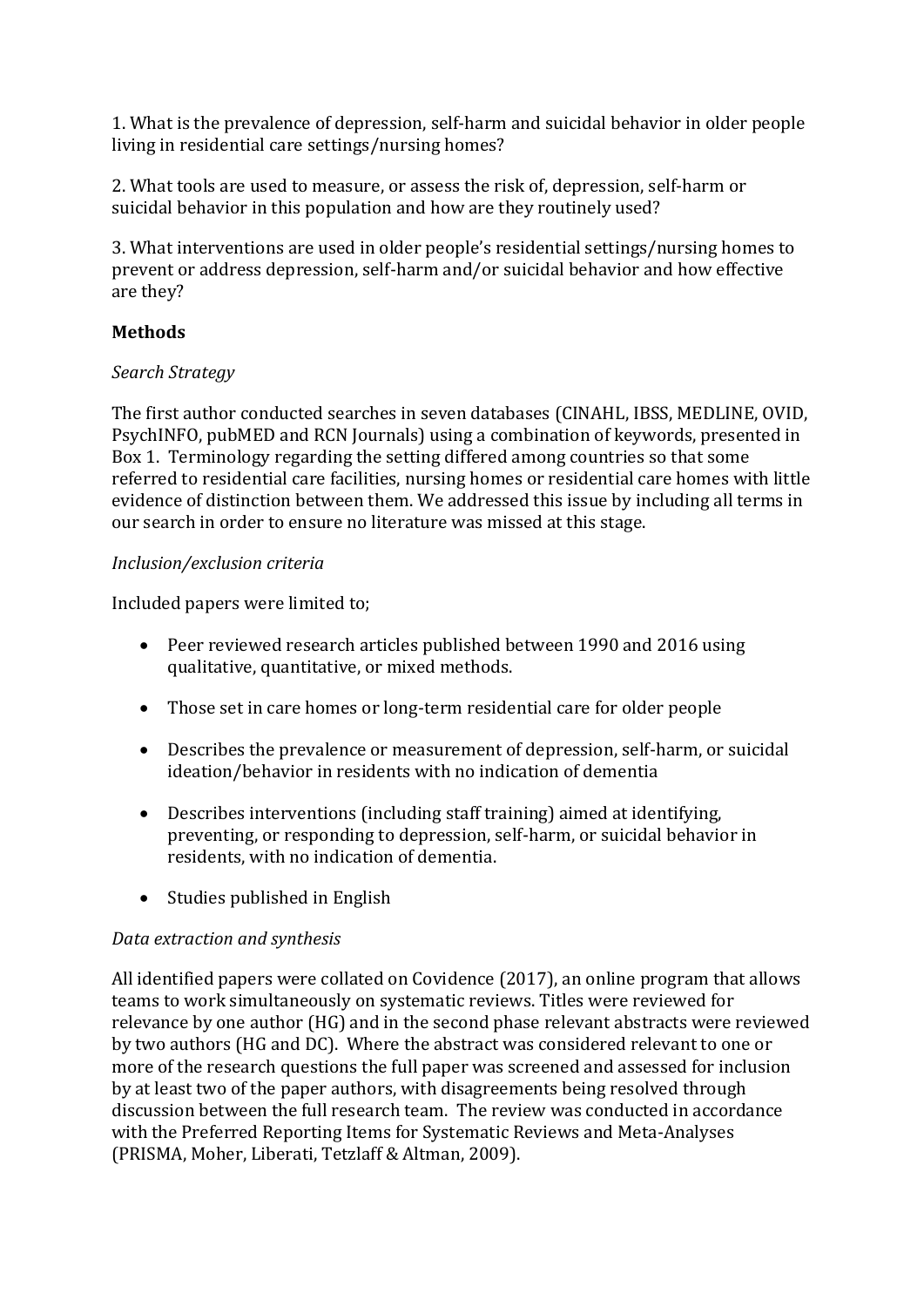#### *Quality Assessment*

The included studies were a mix of qualitative, quantitative, and mixed-methods research reports. In order to appraise the methodological quality of all 25 papers in a comprehensive and comparable manner an assessment tool designed for mixed systematic reviews was employed for this review. The Mixed Methods Appraisal Tool (MMAT; Pluye, et al., 2011) scores papers on a scale of one star to four stars based on an average score of four individual criteria per research design, for example, for qualitative studies question 1.2 asks 'Is the process for analysing qualitative data relevant to address the research question (objective)?' and for quantitative studies 4.3 asks 'Are measurements appropriate (clear origin, or validity known or standard instrument?' Each paper was reviewed according to the questions relevant to that research design and assigned a star score; details of each paper included with the assigned quality assessment are given in Table 1.

# **Results**

## *Study Characteristics*

Twenty five studies were deemed to be relevant to at least one review question and were included in the literature synthesis (see Figure 1). Studies were based in multiple countries, with the majority from the USA (*n* = 7), the UK (*n* = 5) and the Netherlands (*n* = 4), other countries included Australia (*n* = 2), Iran, Greece, Spain, Austria, Canada, Italy, and China (all *n* = 1). Study designs varied also with a mixture of randomised controlled trials (*n* = 8), quasi-experimental studies (*n* = 8), cross-sectional surveys (*n* = 6) and three papers reporting on large scale secondary data analyses.

As can be seen from Table 1 the studies varied in quality, those scoring just one or two stars were assigned these quality assessments due to poor methodological reporting where insufficient information was given on aspects such as participant recruitment, randomization, or stratification. There was a mixture of settings included across studies with most focusing just on care homes and a small number comparing rates of depression etc., between community living older people and those in care homes. Most studies that reported on inclusion criteria specified participants older than 65 years although some (*n* = 3) included those aged 50 years or older. As it was not possible to separate data by age within the reviewed papers all results are reviewed here.

#### *Prevalence of depression, self-harm and suicidal behaviour*

Seven studies reported some measured prevalence rates, with the majority focusing on depression or suicidal ideation (Anstey, von Sanden, Sargent-Cox & Luszcz, 2007; Arvaniti, et al., 2005; Damian, Pastor-Barriuso & Valderrama-Gama, 2010; Levin, et al., 2007; Malfent, Wondrak, Kapusta & Sonneck, 2010) while two reported statistical analyses on rates of completed or attempted suicide (Mezuk, Lohman, Leslie & Powell, 2015; Scocco, et al., 2006). Collectively these studies suggest that rates of depression and suicidal ideation are higher within residential care settings compared to those not in residential care, but that older people living in the community are more likely to attempt or complete suicide.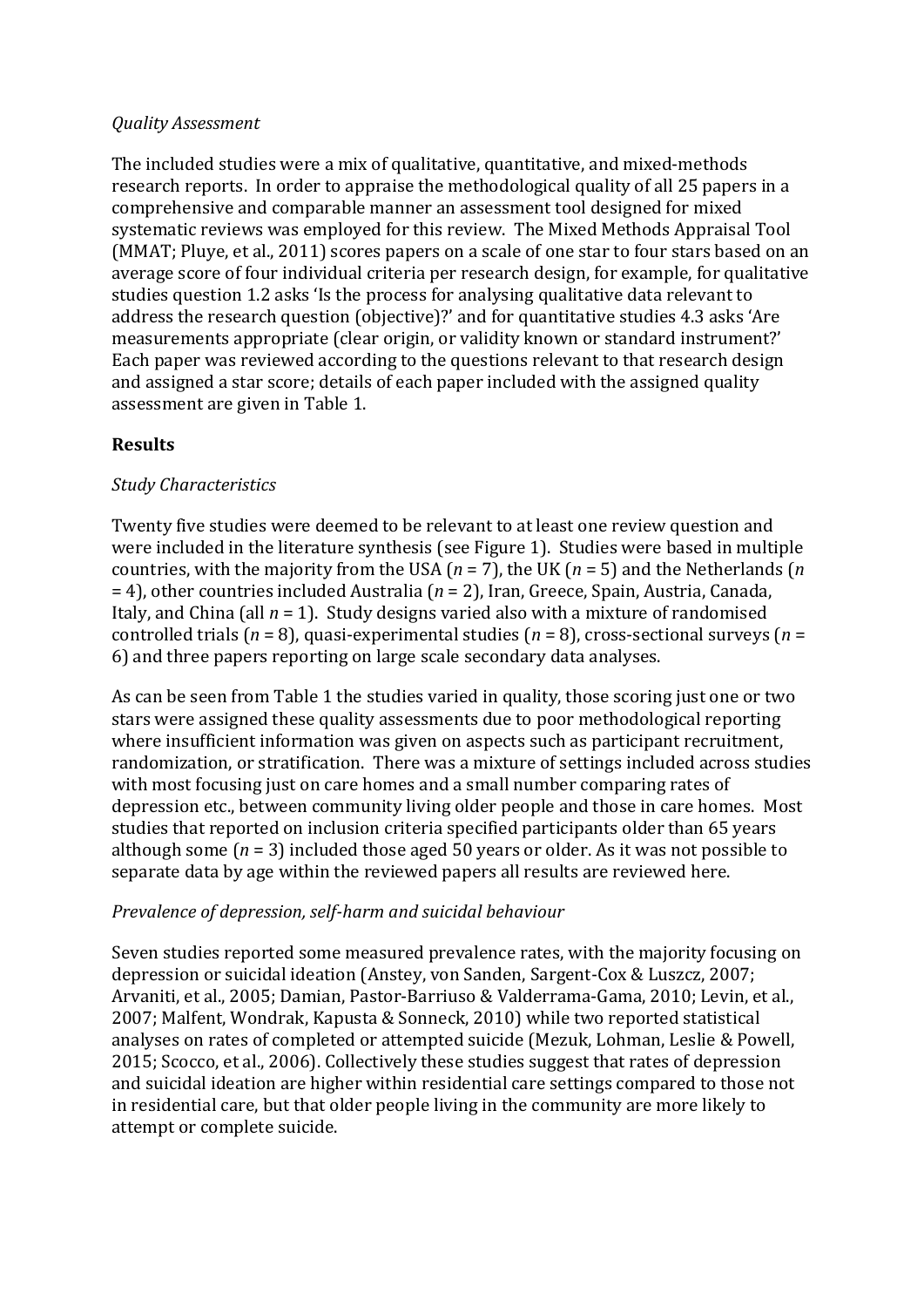Two of the studies reported rates of depression for those living in the community to be between 14.4% (Anstey, et al, 2007) and 22.5% (Arvaniti, et al., 2005) compared to between 32% (Anstey, et al., 2007) and 63.5% (Arvaniti, et al., 2005) in residential care homes. Other studies reported depression prevalence within care homes only finding rates between 32% (Damian, et al., 2010) and 48% (Levin, et al., 2007) when validated tools were used to detect mental health difficulties. Malfent et al. (2010) reported on levels of suicidal ideation among a sample of 129 residents of 15 care homes and found that 43% reported having death wishes, with 11% of these having active suicidal ideation in the previous year.

Completed suicides were measured as a proportion per 100,000 people rather than percentage. In the USA, Mezuk, et al. (2015) reported a rate of 15.66 per 100,000 in the community compared to 14.16 per 100,000 within care homes. While in Italy, Scocco, et al. (2006) compared attempted and completed suicides among a sample of 298 residential care homes. They report high levels of attempted suicide (29.7 per 100,000) and completed suicide (18.6 per 100,000) in this group.

### *Measuring depression*

In total 16 studies used at least one quantitative, standardized measure of depression or other mental health issue. The most commonly used measure was the Geriatric Depression Scale (GDS) with 10 of the studies including this measure in a variety of languages. Other common measures used included; the Center for Epidemiological Studies Depression Scale (CESD); the Hospital Anxiety and Depression Scale (HADS) and; the Geriatric Mental State – Depression Scale (GMS-DS).

The most commonly used scale was the GDS, but despite it being developed as a screening tool it tended to be used as an outcome measure (Cuijpers & van Lemmenen, 2001; Karimi, et al., 2010; McCurren, Dowe, Rattle & Looney, 1999; ) or as a diagnostic tool for mild to severe depression (Arvaniti, et al., 2005; Damian, et al., 2010; Konnert, Dobson & Stelmach, 2009; Malfent, et al., 2010). Just three of the papers included psychometric details for the scale (Cuijpers & van Lemmenen, 2001; Heiser, 2004; Yeung, Kwok & Chung, 2013), reporting reliability of between .48 and .87 for the scale, inter-rater reliability between .63 and .84 and specificity of 81 - 82.6%, sensitivity of 92- 100%.

As with the GDS, the CES-D tended to be used as an outcome measure (Anstey, et al., 2007; Bosmans, et al., 2013) of depression and usually as just one of multiple measurements of mental health and quality of life among older people (Konnert, et al., 2009). Two studies by the same authors also used the scale as an indicator of anxiety in this population (Dozeman, et al., 2012; Dozeman, et al., 2011). None of the studies that included the CES-D reported any psychometric properties for this scale.

The GMS-DS was used as an outcome measure for intervention studies by Lyne, et al. (2006) assessing a care planning intervention, by Moxon et al. (2001) to assess the effects of a staff training intervention aimed at reducing depression in care home residents, and by Mozley, et al. (2007) to assess an occupational therapy intervention in care homes. None of the studies reported on the psychometric properties of the measurement. Likewise, the HADS was used as a clinical outcome measure by three studies in the review (Bosman, et al., 2014; Dozeman, et al., 2012; Dozeman, et al., 2011)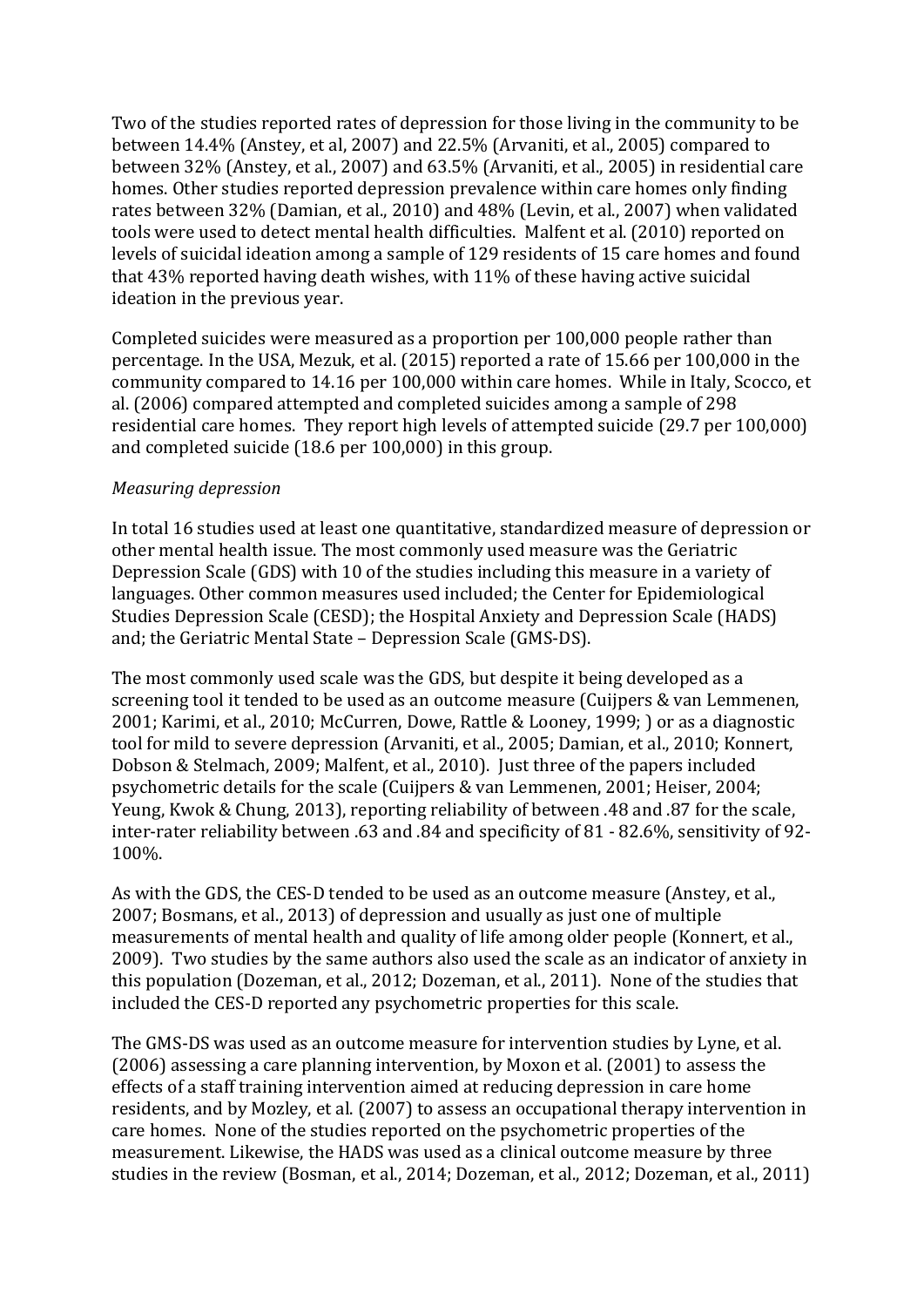as one of multiple measures of mental health/illness indicators. No paper reported on the psychometric properties of the scale for their study.

## *Measuring self-harm and suicidal behavior*

Just three of the studies used a standardised measure to assess risk of self-harm or suicidal behaviorr directly (Arvanti, et al., 2005; Bosmans, et al., 2013; Dozeman, et al., 2012). Arvaniti et al. (2005) used a Greek version of a short diagnostic tool, the Mini International Neuropsychiatric Interview (MINI; Sheehan, et al., 1998) to assess the existence of suicidality based on DSM-IV and ICD-10 criteria as part of their prevalence study comparing community dwelling and residential care home older people. The Dutch version of this measure was used by Bosmans, et al. (2013) and Dozeman, et al. (2012), to assess the levels of depression in community and residential care dwelling older people. Further details on the use of this measure were not given.

Malfent, et al. (2010) created three direct questions to measure passive death wishes ('Have you ever wished to die?') and active suicidal thoughts ('Have you ever thought of taking your own life?') but these were not psychometrically tested so their validity or reliability is not known. The aim of this paper was to assess the potential risk and protective factors associated with suicidal ideation in care home residents, therefore, the questions were used as an outcome measure rather than a means of identifying those likely to need interventions.

## *Interventions to identify or prevent depression, self-harm, and suicidal behavior*

In all 16 papers focused on intervention or prevention measures in long term residential care settings. Papers tended to report either staff training interventions or targeted mental health intervention/prevention programs. For this reason, the results of the synthesis from these papers are presented under two separate headings below.

## *Staff training and knowledge acquisition*

Eight studies focused on staff training and knowledge development to improve understanding and identification of depression or mental illness (Blair Irvine, et al., 2012; Cuijpers & van Lammeren, 2001; Furniaux & Mitchell, 2004; Lyne et al., 2006; McCabe, et al., 2013; Meeks & Burton, 2004; Moxon, et al., 2001; Walker & Osgood, 2001). Training was delivered as an online course (Blair Irvine, et al., 2012), or group instruction (Cuijpers & van Lammeren, 2001; Furniaux & Mitchell, 2004; Lyne, et al., 2006; McCabe, et al., 2013; Meeks & Burton, 2004). One study used staff mentoring as a means of improving staff understanding and knowledge of mental illness and found increases in sensitivity of identification and mentors noted higher levels of empathy and rapport between staff and residents (Moxon, et al., 2001).

Training was welcomed by staff and showed significant increases in levels of knowledge in the short term and greater confidence in identifying symptoms of depression (Blair Irvine, et al., 2012; Cuijpers & van Lammeren, 2001; Furniaux & Mitchell, 2004; Lyne, et al., 2006), with those that included follow up assessments showing these were maintained over time (McCabe, et al., 2013). In one study, this was mediated by existing staff knowledge prior to training (Meeks & Burton, 2004), other studies did not include reference to potentially mediating variables. Cuijpers and van Lammeren (2001) also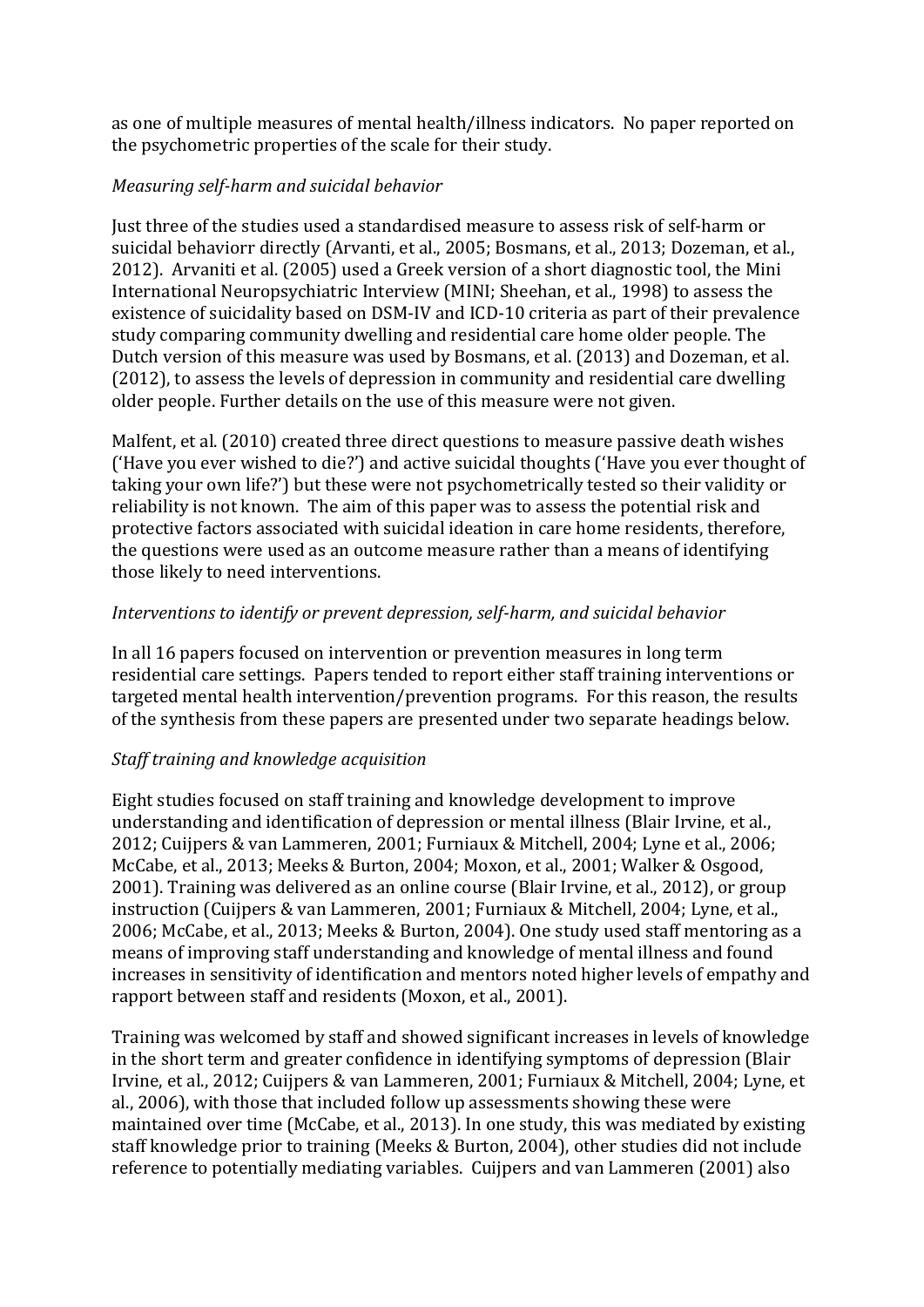reported that training interventions can be successful when administered to nonmental health professionals within care homes. None of these studies, however, included measurement of the impacts of this training on the mental health status of care home residents so it is unclear if staff training has a real effect on depression, self-harm, or suicidal behavior.

#### *Prevention and intervention*

The remaining eight studies reported on intervention or prevention programs within residential care settings (Bosmans, et al., 2013; Dozeman, et al., 2011, 2012; Karimi, et al., 2010; Konnert, et al., 2008; McCurren, et al., 1999; Mozley, et al., 2007; Underwood, et al., 2013). Three of these studies were reporting on the same intervention (Bosmans, et al., 2013; Dozeman, et al., 2011, 2012) in care homes in the Netherlands that involved a stepped-care program to address anxiety and depression. The program involved four levels of intervention depending on assessed need from watchful waiting for one month up to clinical treatment from a GP. While the findings suggest that there were significant improvements in depression amongst the residents involved, reported anxiety levels increased after the intervention and Bosmans et al. (2013) found that the intervention was not cost effective.

A further study reported on an intervention that trained older (60 -91 years) volunteers from the community to provide social support to residents in care homes (McCurren, et al., 1999). This study found that the social bond provided by volunteers was an effective means of reducing the incidence of depression in the care home group and that it helped to alleviate the factors associated with depression such as loss of independence, significant others, and self-esteem. Karimi et al. (2010) reported on a reminiscence therapy intervention delivered through group sessions with nursing home residents which found significant decreases in levels of depression for the intervention group. A cognitive behavioral therapy (CBT) intervention was reported by Konnert, et al. (2008) where significant improvements in reported depressive symptoms were found in the intervention group.

Overall, success of these interventions varied. Mozley, et al. (2007) for example found that their occupational therapist led activity intervention had little effect on longer term residents of care homes but was much more effective at engaging new residents suggesting a need for different approaches to motivate residents in such interventions and to consider these effects in interpreting study outcomes. There were also high levels of attrition across all studies and none investigated differences between participants who left the intervention early and those who remained for the full term. In addition, no study included any follow-up measures of mental health beyond the immediate completion of intervention so longer term impacts are not clear.

#### **Discussion**

The purpose of this systematic review was to investigate the prevalence of depression, self-harm and, suicidal behavior amongst older people living in nursing homes and how these are assessed and responded to. Our search returned 25 papers relevant to one or more review question spanning 11 countries with the majority focusing exclusively on depression and notably less emphasis on self-harm or suicidal behavior. None of the studies reviewed offered a theoretical explanation of mental health decline in this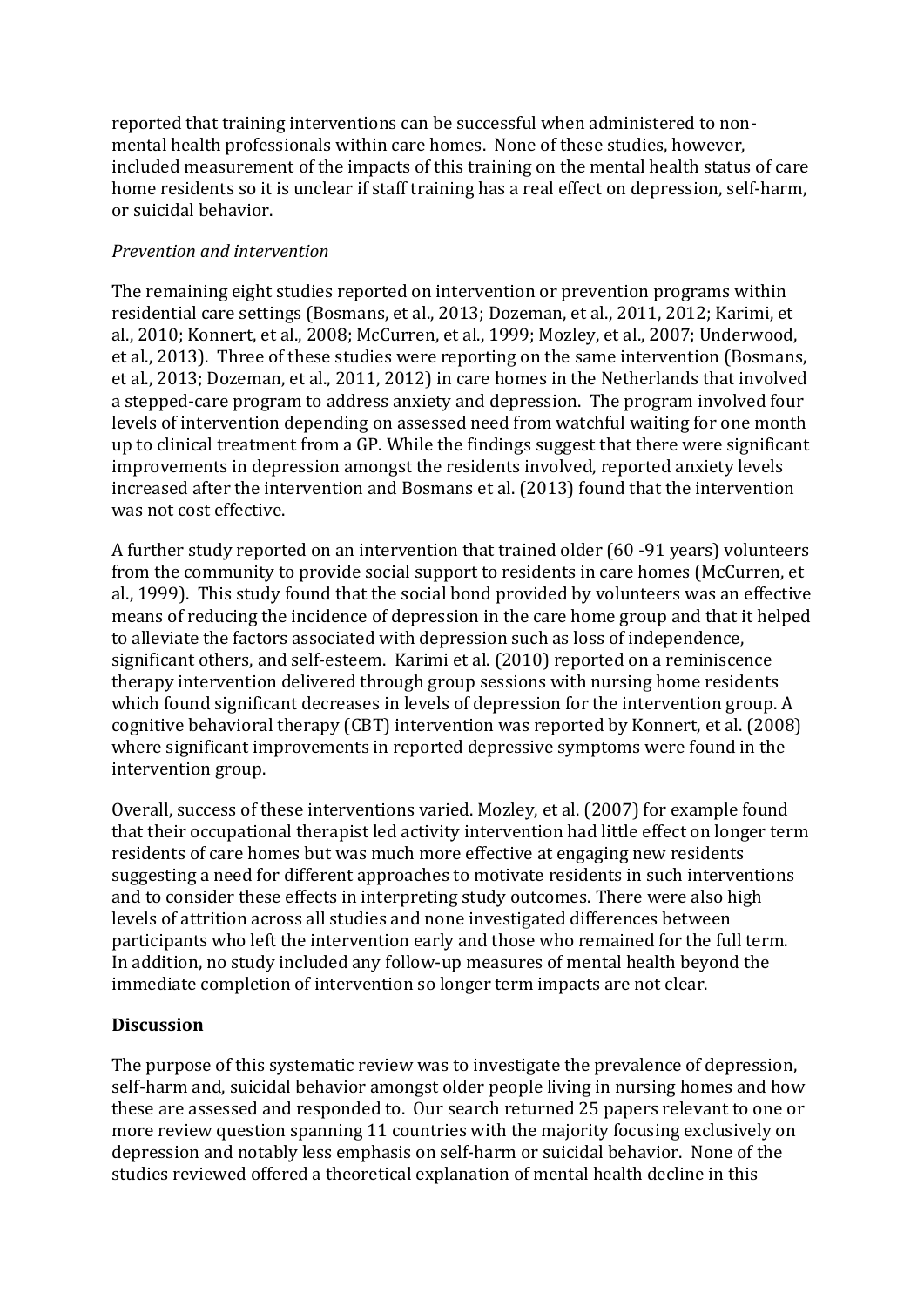population despite more than half reporting on interventions to improve or support mental health, a criticism noted by other authors in this area (Van Orden & Conwell, 2016). However, some of the studies indicated that transitioning from independent living to a residential setting is likely to be a significant risk factor for poor mental health in this population (e.g. Anstey, et al., 2007). Comparisons across settings and countries are difficult to make however as there was considerable variation in the sample sizes, measures used and means of reporting prevalence. Nonetheless, our findings add to the existing literature that shows older people living in care homes are at higher risk of experiencing mental ill health and suicidal ideation and behavior when compared to the same age groups living independently.

An important methodological issue highlighted by this review is the absence of the voice of residents themselves. They were not active participants in any of the studies reviewed and their perspectives on what would help them improve their mental health in residential/care homes were not accounted for. An understanding of how the interventions introduced affected them on a qualitative level is also missing from the current body of literature in this area. A recent qualitative review investigating the reasons for suicidal behavior and self-harm in older people reported that self-neglect is often used as an attempt to regain control and self-identity while suicidal behavior can be a response to alienation and meaninglessness of life (Wand, et al., 2017). Studies included in this review however, did not address issues of identity, control or meaningfulness in care home populations tending instead to focus on more generic measures of mental ill health.

Similarly given that personal relationships are the key to residents having positive experiences of, and being able to make a valuable contribution to, life within a care home which may promote older people's sense of wellbeing and mental health, there was a noted absence of inclusion of family members or the wider community. For example, Brown-Wilson et al. (Brown-Wilson, Davies & Nolans, 2009) have explored the contribution of family members to interventions that promote person-centred relationships through sharing photographs, personal belongings or stories which could be used by staff as conversation triggers during personal care. This suggests the need for a re-evaluation of interventions which are co-produced.

In line with previous research (e.g. Murphy, et al., 2015) reviewed studies show higher rates of depression and suicidal ideation in older people living in care homes compared to those in the community with one study reporting considerably higher rates of depression in care home residents than has previously been reported at 63.5% (Arvaniti, et al. 2005). While direct links between depression and suicidal behavior are by no means inevitable, findings from Malfent et al. (2010) where almost half of their participants reported death wishes suggest there is a need for further investigation of the correlations between depression and suicidal behaviour in this population. A European study including 16 countries found weak correlations between reported suicidal ideation and completed suicide in community populations suggesting a relatively high proportion of older people experience suicidal thoughts without making attempts to end their lives and that other factors need to be considered in fully understanding suicide risk in older people (Lukaschek, Engelhardt, Baumert and Ladwig, 2015). What differentiates between those who do attempt suicide and those who do not is unclear meaning interventions to prevent suicide or suicidal behaviour in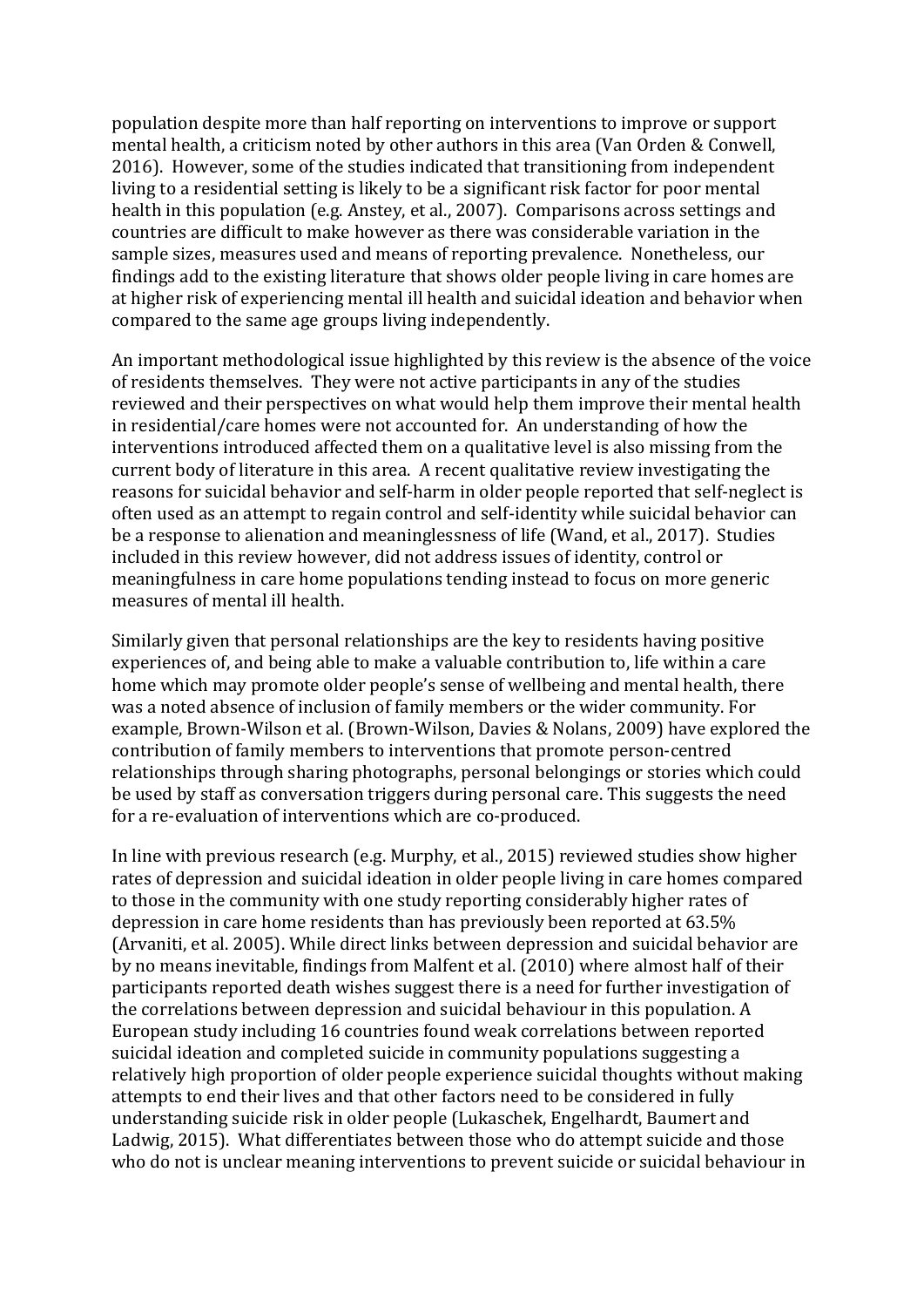older people either in the community or in care homes are difficult to design and implement.

From our review of research, completed suicide appears slightly lower in residential settings (Mezuk, et al., 2015) compared to the community which may be no more than a reflection of the practical difficulties of accessing means of suicide in care homes. It was not reported in these studies whether other forms of self-harm that lead to death were recorded as attempted or completed suicide or as some other cause of death. For example, Wand et al. (2017) and XXX (under review: authors anonymised for peer review) highlight the need to consider passive acts of self-harm, such as refusing to eat or take medication, isolating oneself from social interaction and self-neglect, as a form of suicidal behaviour that may be significantly under-recorded and largely ignored by both professionals and researchers.

Measurement of depression, suicidal ideation and suicidal behavior was primarily through the GDS and CES-D with 15 papers using one or both of these tools. Across studies reviewed there was little discussion of the psychometric properties of any of the measurement tools used and in many cases they appear to have been used as diagnostic, rather than screening, tools. As reported elsewhere (Van Orden & Conwell, 2016), there may be a need to distinguish between those older people who are actively suicidal and those who, due to declining independence and physical capabilities, may see little purpose to their lives anymore but would not consider taking their own lives. The measures in current use as highlighted by this review do not take account of these potential differences and therefore proposed interventions to support mental health do not make this distinction either.

Staff training in recognising symptoms of depression in residents tended to show increases in detection that were not sensitive to validated measures, i.e. that staff were inclined to over identify depression in residents after training (Moxon, et al., 2001). Whether this is merely an effect of greater awareness from staff or if the measures in current use to assess mental health (e.g. GDS-15) are poor indicators of milder forms of depression or the specific ways it may be displayed in those living in residential care was not determined. Challenges to increasing staff roles in responding to depression or other mental health issues in residents were noted across many of the reviewed papers. Insufficient resources and time means that care staff tend to focus solely on practical and physical duties and pragmatic relationships that primarily focus on the instrumental aspects of care, such as feeding, washing and dressing of residents, and more subtle needs can be neglected. There is a need for future research to assess the correlations between staff confidence in identifying depression in care home residents and impacts on the mental health of residents. This suggests a need to involve residents in designing and implementing interventions in order to gauge the most acceptable means of discussing mental health with residents and means of addressing aspects of loss of control and independence that appear to be major factors.

High levels of attrition were seen throughout the primary research studies we reviewed. The possible reasons for this were not addressed in these studies but it can be assumed that in some part it was due to declining health in some residents, death of participants and high turnover of staff within care homes (Bosmans, et al., 2013). Motivation of care home residents is also a challenge for intervention studies. Mozley et al. (2007) found those with longer residency were less inclined to engage with their intervention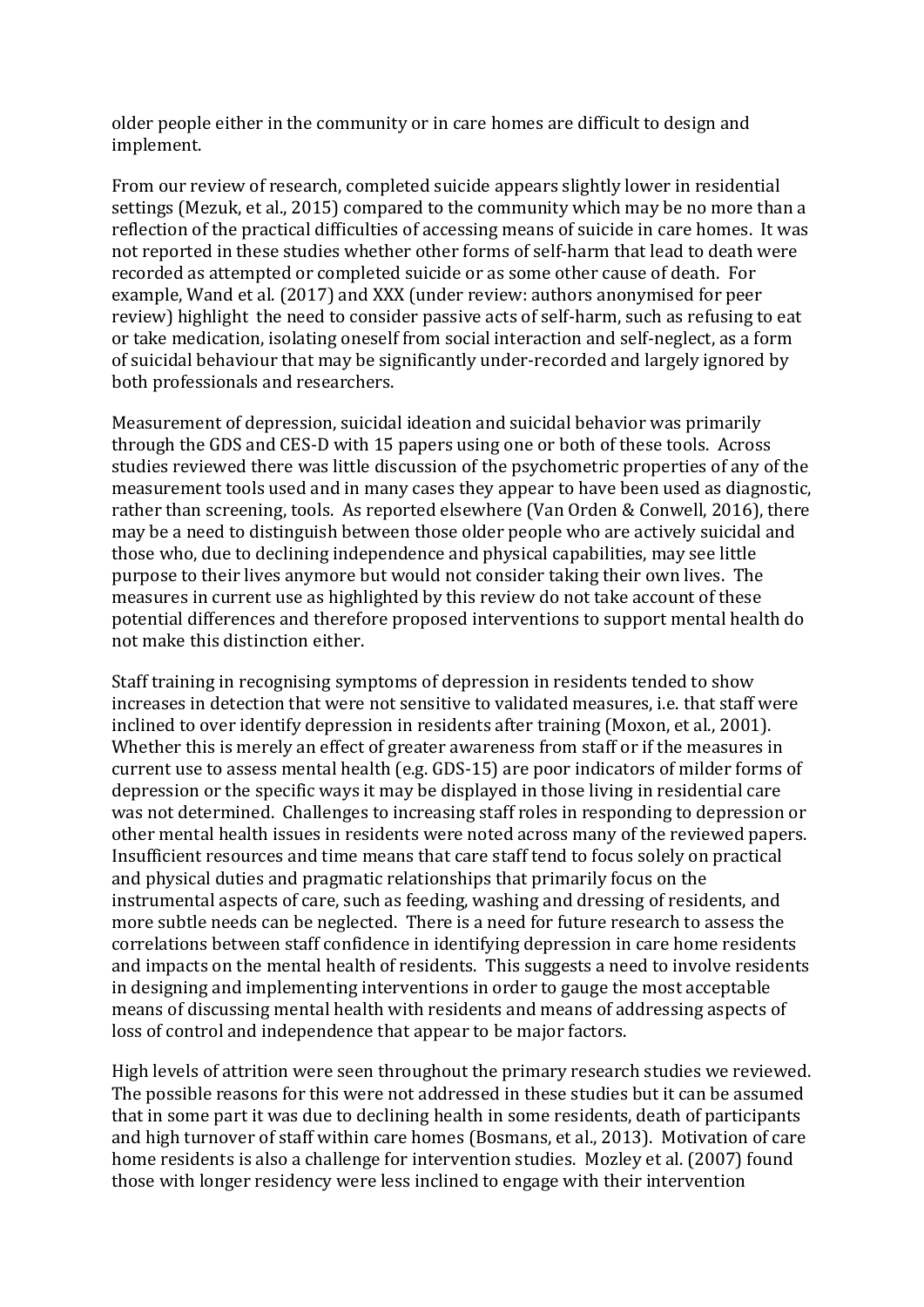compared to newer residents, however they did not assess the reasons for this and no comparisons in mental health status or other motivation factors were made. This study does suggest that universal interventions to improve mental health in older people in care homes may fail to show real impacts if there are different levels of involvement and interest from participants depending on their length of residency. It also shows the need to consider what factors should be in place in order to ensure that those who are in need of mental health support are able to receive it.

In addition, those entering the nursing home may experience feelings of loss and social isolation (Podgorski et al., 2010), and the anticipation of loss of independence may be a risk factor for self-harm and suicidal behavior (Osgood & Brant, 1990; Murphy et al, 2015). None of the studies we reviewed were aimed at preventing mental health difficulties in care home residents although some of the staff training programs could be interpreted as possible future prevention attempts. However, few studies reviewed included follow-up measures of impacts of interventions and many reported only on the effects of training on staff confidence and did not extend their research into measuring impacts on resident mental health. Without measurement of the impact of training on residential mental health it cannot be said that any of these interventions are effective at preventing depression or suicidal behavior amongst care home residents.

## **Limitations**

For the purposes of this review we concentrated on older people living in residential or nursing home settings only as our population of interest. It is likely that by limiting our search in this way we have missed some important research that describes the etiology and influencing factors on poor mental health in older people more generally. There are recognised inequalities in support for older people with mental health issues which coincide with an ageist response to depression as a normal part of ageing particularly in care homes making it difficult to fully understand potential causes of mental ill health in this population (Age UK, 2016; WHO, 2015). However, the closed environment of long term care settings also lend themselves to some form of structured intervention to improve mental health. This could be more useful to inform future research aimed at targeting poor mental health in community based older populations.

Variations in the methodologies used across studies reviewed means that comparison either between community dwelling and residential care home older people, or between countries, could not be made with any confidence.

#### **Conclusion**

Older people living in care are among the most vulnerable in our community because of their physical frailty, cognitive impairments, and dependency on others. This review has highlighted challenges in fully understanding the prevalence of depression, self-harm and suicidal behavior and effective ways of preventing or intervening in mental health for older people living in care homes. There is a strong suggestion that the psychological and social impacts involved in the transition between independent living and residential care creates a risk period for developing mental health problems.

The absence of older people themselves in designing ways to prevent mental ill health is a particular limitation of the current research literature despite increasing moves to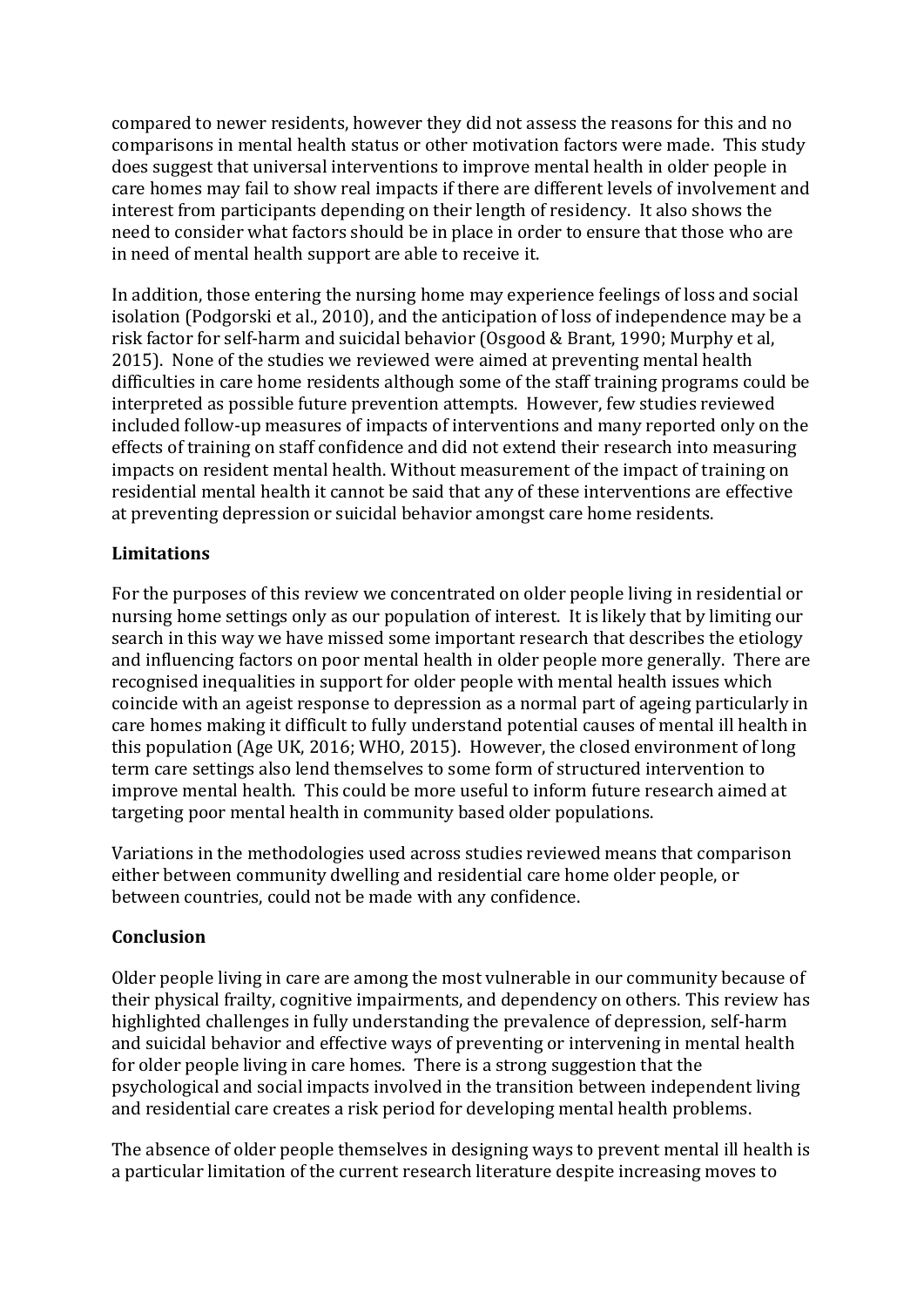more co-productive research across the social sciences. Future research should assess the correlations between staff confidence in identifying depression in care home residents and impacts on the mental health of residents. Again, this highlights the need to involve residents in designing and implementing interventions in order to gauge the most acceptable means of discussing mental health with residents and means of addressing aspects of loss of control and independence that appear to be major factors.

Further, consideration of socio-economic and political factors impacting on the mental health experiences of older people living in a care home in a wider context lacks adequate examination. Only one study completed over 20 years ago, examined organizational factors of the nursing home in relation to suicide in particular (Osgood & Brant, 1990). Osgood and Brant (1990) and more recently, Murphy et al (2015) have stressed the significance of organizational factors associated with increased risk of suicide among nursing home residents in relation to high staff turnover and size of the care facility. These require more research alongside greater engagement with older people to facilitate their participation in making decisions about their health and mental wellbeing particularly where depression or self-harm has been identified.

#### **References**

- Age UK (2016). Hidden in plain sight: The unmet mental health needs of older people. London: Age UK. Retrieved from https://www.ageuk.org.uk/globalassets/ageuk/documents/reports-and-publications/reports-and-briefings/health- wellbeing/rb\_oct16\_hidden\_in\_plain\_sight\_older\_peoples\_mental\_health.pdf [Accessed January 14th 2018]
- \*Anstey, K.J., von Sanden, C., Sargent-Cox, K. & Luszcz, M.A. (2007). Prevalence and risk factors for depression in a longitudinal population-based study including individuals in the community and residential care. American Journal of Geriatric Psychiatry, 15(6), 497-505. DOI: 10.1097/JGP.0b013e31802e21d8
- \*Arvaniti, A., Livaditis, M., Kanioti, E., Davis, E., Samakouri, M. & Xenitidis, K. (2005). Mental health problems in the elderly in residential care in Greece – A pilot study. Aging & Mental Health, 9(2), 142-145. Doi: 10.1080/13607860412331336869
- Azulai, A. & Walsh, C.A. (2015). Screening for geriatric depression in residential care facilities: A systematic narrative review. Journal of Gerontological Social Work, 58, 20-45. DOI: 10.1080/01634372.2014.904469
- \*Blair Irvine, A., Billow, M.B., Eberhage, M.G., Seeley, J.R., McMahon, E. & Bourgeois, M. (2012). Mental illness training for licensed staff in long-term care. Issues in Mental Health Nursing, 33(3), 181-194. DOI: 10.3109/01612840.2011.639482
- \*Bosmans, J.E., Dozeman, E., van Marwijk, H.W.J., van Schaik, D.J.F., Stek, M.L., Beekman, A.T.F. & van der Horst, H.E. (2013). Cost-effectiveness of a stepped care programme to prevent depression and anxiety in residents in homes for the older people: A randomised controlled trial. International Journal of Geriatric Psychiatry, 29(2), 182-190. DOI: 10.1002/gps.3987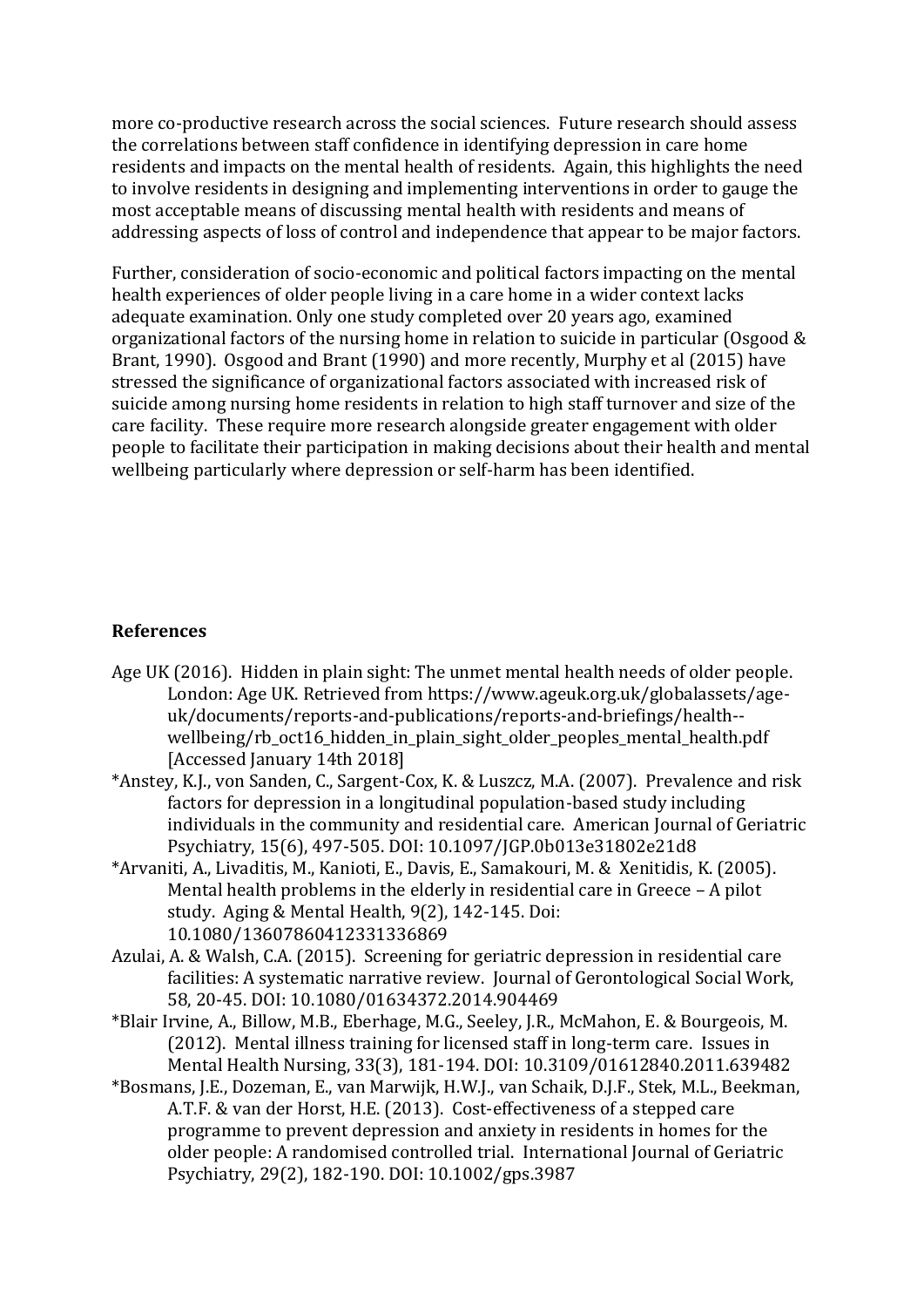Brown Wilson, C., Davies, S. & Nolans, M. (2009) Developing personal relationships in care homes: realising the contributions of staff, residents and family members. Ageing & Society 29, 1041–1063. DOI: 10.1017/S0144686X0900840X

Covidence [computer programme]. Version accessed 18 December 2017. Melbourne, Australia: Veritas Health Innovation. Available at www.covidence.org

\*Cuijpers, P. & van Lammeren, P. (2001). Secondary prevention of depressive symptoms in elderly inhabitants of residential homes. International Journal of Geriatric Psychiatry, 16, 702-708. DOI: 10.1002/gps.425

\*Damian, J., Pastor-Barriuso, R. & Valderrama-Gama, E. (2010). Descriptive epidemiology of undetected depression in institutionalized older people. Journal of the American Medical Directors Association, 11(5), 312-319. DOI: 10.1016/j.jamda.2010.01.012

- \*Dozeman, E., van Marwijk, H.W.J., van Schaik, D.J.F., Smit, F., Stek, M.L., van der Horst, H.E., Bohlmeijer, E. & Beekman, A.T.F. (2012). Contradictory effects for prevention of depression and anxiety in homes for the elderly: A pragmatic randomized controlled trial. International Psychogeriatrics, 24(8), 1242-1251. DOI: 10.1017/S1041610212000178
- \*Dozeman, E., van Schaik, D.J.F., van Marwijk, H.W.J., Stek, M.L., Beekman, A.T.F. & van der Horst, H. E. (2011). Feasibility and effectiveness of activity-scheduling as a guided self-help intervention for the prevention of depression and anxiety in residents in homes for the elderly: A pragmatic randomized controlled trial. International Psychogeriatrics, 23(6), 969-978. DOI:n10.1017/S1041610211000202
- \*Furniaux, J. & Mitchell, T. (2004). Mental health training helps care home staff. Mental Health Nursing, 24(1), 4-8.
- Grabowski, D.C., Aschbrenner, K.A., Rome, V.F. & Bartels, S.J. (2010). Quality of mental health care for nursing home residents: A literature review. Medical Care Research Review, 67(6), 627-656. DOI: 10.1177/1077558710362538
- \*Heiser, D. (2004). Depression identification in the long-term care setting. Clinical Gerontologist, 27(4), 3-18. DOI: 10.1300/J018v27n04\_02
- \*Karimi, H., Dolatshahee, B., Momeni, K., Khodabakhshi, A., Rezaei, M. & Kamrani, A.A. (2010). Effectiveness of integrative and instrumental reminiscence therapies on depression symptoms in institutionalized older adults: An empirical study. Aging & Mental Health, 14(7), 881-887. DOI: 10.1080/13607861003801037
- \*Konnert, C., Dobson, K. & Stelmach, L. (2009). The prevention of depression in nursing home residents: A randomized clinical trial of cognitive-behavioral therapy. Aging & Mental Health, 13(2), 288-299. DOI: 10.1080/13607860802380672
- \*Levin, C.A., Wei, W., Akincigil, A., Lucas, J.A., Bilder, S. & Crystal, S. (2007). Prevalence and treatment of diagnosed depression among elderly nursing home residents in Ohio. Journal of the American Medical Directors Association, 8(9), 585-594. DOI: 10.1016/j.jamda.2007.07.010
- Lukaschek, K., Engelhardt, H., Baumert, J. & Ladwig, K.H. (2015). No correlation between rates of suicidal ideation and completed suicides in Europe: Analysis of 49,008 participants (55+ years) based on the Survey of Health, Ageing and Retirement in Europe (SHARE). European Psychiatry, 30, 874-879. DOI: 10.1016/j.eurpsy.2015.07.009
- \*Lyne, K.J., Moxon, S., Sinclair, I., Young, P., Kirk, C. & Ellison, S. (2006). Analysis of a care planning intervention for reducing depression in older people in residential care. Aging & Mental Health, 10(4), 394-403. DOI: 10.1080/13607860600638347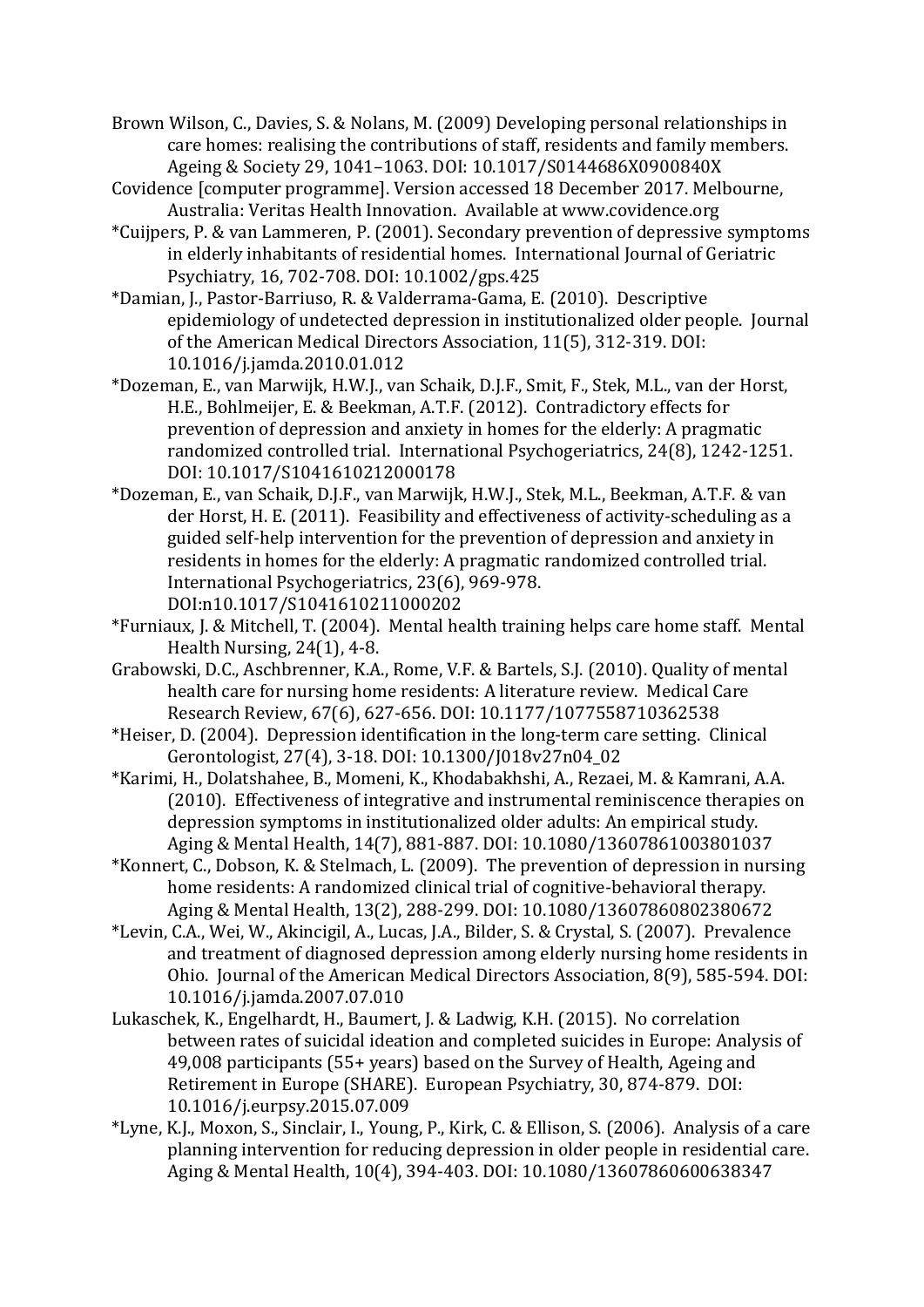- \*Malfent, D., Wondrak, T., Kapusta, N.D. & Sonneck, G. (2010). Suicidal ideation and its correlates among elderly in residential care homes. International Journal of Geriatric Psychiatry, 25, 843-849. DOI: 10.1002/gps.2426
- \*McCabe, M.P., Karantzas, G.C., Mrkic, D., Mellor, D. & Davison, T.E. (2013). A randomized controlled trial to evaluate the beyondblue depression training program: Does it lead to better recognition of depression? International Journal of Geriatric Psychiatry, 28, 221-226. DOI: 10.1002/gps.3809
- \*McCurren, C., Dowe, D., Rattle, D. & Looney, S. (1999). Depression among nursing home elders: Testing an intervention strategy. Applied Nursing Research, 12(4), 185-195.
- \*Meeks, S. & Burton, E.G. (2004). Nursing home staff characteristics and knowledge gain from a didactic workshop on depression and behavior management. Gerontology & Geriatrics Education, 25(2), 57-66. DOI: 10.1300/J021v25n02\_05
- Mental Health Foundation (MHF: 2011). Brighter Futures: Supporting mental health in later life. London: MHF. Retrieved from https://www.mentalhealth.org.uk/publications/brighter-futures [Accessed January 26th 2018]
- \*Mezuk, B., Lohman, M., Leslie, M. & Powell, V. (2015). Suicide risks in nursing homes and assisted living facilities: 2003-2011. American Journal of Public Health, 105, 1495-1502. DOI: 10.2015/AJPH.2015.302573
- Moher, D., Liberati, A., Tetzlaff, J. & Altman, D.G. (2009). Preferred reporting items for systematic reviews and meta-analyses: The PRISMA statement. BMJ, 339:b2535.
- \*Moxon, S., Lyne, K., Sinclair, I., Young, P. & Kirk, C. (2001). Mental health in residential homes: A role for care staff. Ageing and Society, 21, 71-93. DOI: 10.1017/S0144686X01008054
- \*Mozley, C.G., Schneider, J., Cordingley, L., Molineux, M., Duggan, S., Hart, C., Stoker, B., Williamson, R., Lovegrove, R. & Cruickshank, A. (2007). The care home activity project: Does introducing an occupational therapy programme reduce depression in care homes? Aging & Mental Health, 11(1), 99-107. DOI: 10.1080/13607860600637810
- Murphy, B.J., Bugeja, L., Pilgrim, J. & Ibrahim, J.E. (2015). Completed suicide among nursing home residents: A systematic review. International Journal of Geriatric Psychiatry, 30(8), 802-814. DOI: 10.1002/gps.4299
- Netten, A., Darton, R., Bebbington, A. & Brown, P. (2001) Residential or nursing home care? Appropriateness of placement decisions. Ageing & Society, 21, 2-23. DOI: 10.1017/S0144686X0100808X
- Nock, M.K. & Kessler, R.C. (2006). Prevalence of and risk factors for suicide attempts versus suicide gestures: Analysis of the National Comorbidity Survey. Journal of Abnormal Psychology, 115(3), 616-623. DOI: 10.1037/0021-843X.115.3.616
- Osgood N. J. & Brant, B.A. (1990). Suicidal behavior in long-term care facilities. Suicide and Life-Threatening Behavior, 20 (2), 113–122. DOI: 10.1111/j.1943- 278X.1990.tb00094.x
- Pluye, P., Robert, E., Cargo, M., Bartlett, G., O'Cathain, A., Griffiths, F., Boardman, F., Gagnon, M.P. & Rousseau, M.C. (2011). Proposal: A mixed methods appraisal tool for systematic mixed studies reviews. Retrieved from http://mixedmethodsappraisaltoolpublic.pbworks.com [Accessed June 3rd 2017].
- Podgorski, C.A., Langford, L., Pearson, J.J. & Conwell, Y. (2010). Suicide prevention for older adults in residential communities: Implications for policy and practice.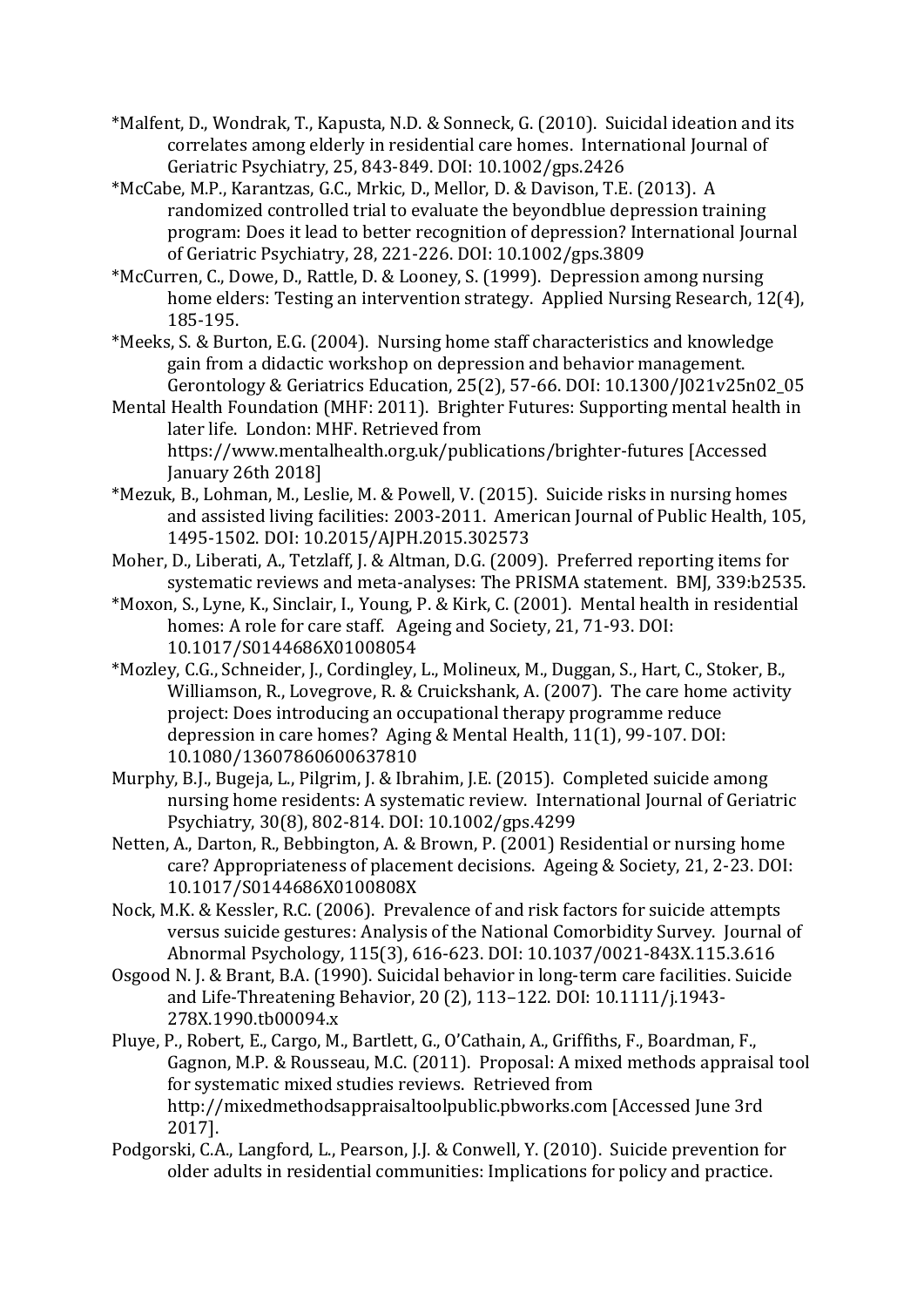PLoS Med 7(5): e1000254. Retrieved from

https://doi.org/10.1371/journal.pmed.1000254 [accessed January 14th 2018] Radloff, L. (1977). The CES-D scale: A self-report depression scale for research in the general population. Applied Psychological Measurement, 3, 385-401.

- \*Scocco, P., Rapattoni, M., Fantoni, G., Galuppo, M., De Biasi, F., de Girolamo, G. & Pavan, L. (2006). Suicidal behaviour in nursing homes: A survey in a region of northeast Italy. International Journal of Geriatric Psychiatry, 21, 307-311. DOI: 10.1002/gps.1452
- Sheehan, D.V., Lecrubier, Y., Sheehan, K.H., Amorim, P., Janavs, J.,…Dunbar, G.C. (1998). The mini-international neuropsychiatric interview (MINI): The development and validation of a structured diagnostic psychiatric interview for DSM-IV and ICD-10. Journal of Clinical Psychology, 59(Suppl 20), 22-33.
- \*Underwood, M., Lamb, S.E., Eldridge, S., Sheehan, B., Slowther, A., Spencer, A.,…Taylor, S.J.C. (2013). Exercise for depression in care home residents: A randomised controlled trial with cost-effectiveness analysis (OPERA). Health Technology Assessment, 17(18). DOI: 10.3310/hta17180
- Van Orden, K.A. & Conwell, Y. (2016). Issues in research on aging and suicide. Aging & Mental Health, 20(2), 240-251. DOI: 10/1080/13607863.2015.1065791
- \*Walker, B.L. & Osgood, N.J. (2001). Preventing suicide and depression: A training program for long-term care staff. OMEGA, 42(1), 55-69
- Wand, A.P.F., Peisah, C., Draper, B. & Brodaty, H. (2017). Understanding self-harm in older people: A systematic review of qualitative studies. Aging & Mental Health, online first edition. DOI: 10.1080/13607863.2017.1304522
- World Health Organization (WHO; 2015). World report on ageing and health. Geneva: WHO. Retrieved from http://www.who.int/ageing/publications/world-report-2015/en/
- Yesavage J.A., Brink, T.L., Rose, T.L., Lum, O., Huang, V., Adey, M. & Leirer, V.O. (1983). Development and validation of a geriatric depression screening scale: A preliminary report. Journal of Psychiatric Research, 17(1), 37-49.
- \*Yeung, D.Y., Kwok, S.Y.C. & Chung, A. (2013). Institutional peer support mediates the impact of physical declines on depressive symptoms of nursing home residents. Journal of Advanced Nursing, 69(4), 875-885. DOI: 10.1111/j.1365- 2648.2012.06076.x
- Zigmond, A.S. & Snaith, R.P. (1983). The Hospital Anxiety and Depression Scale. Acta Psychiatrica Scandinavica, 67, 361-370.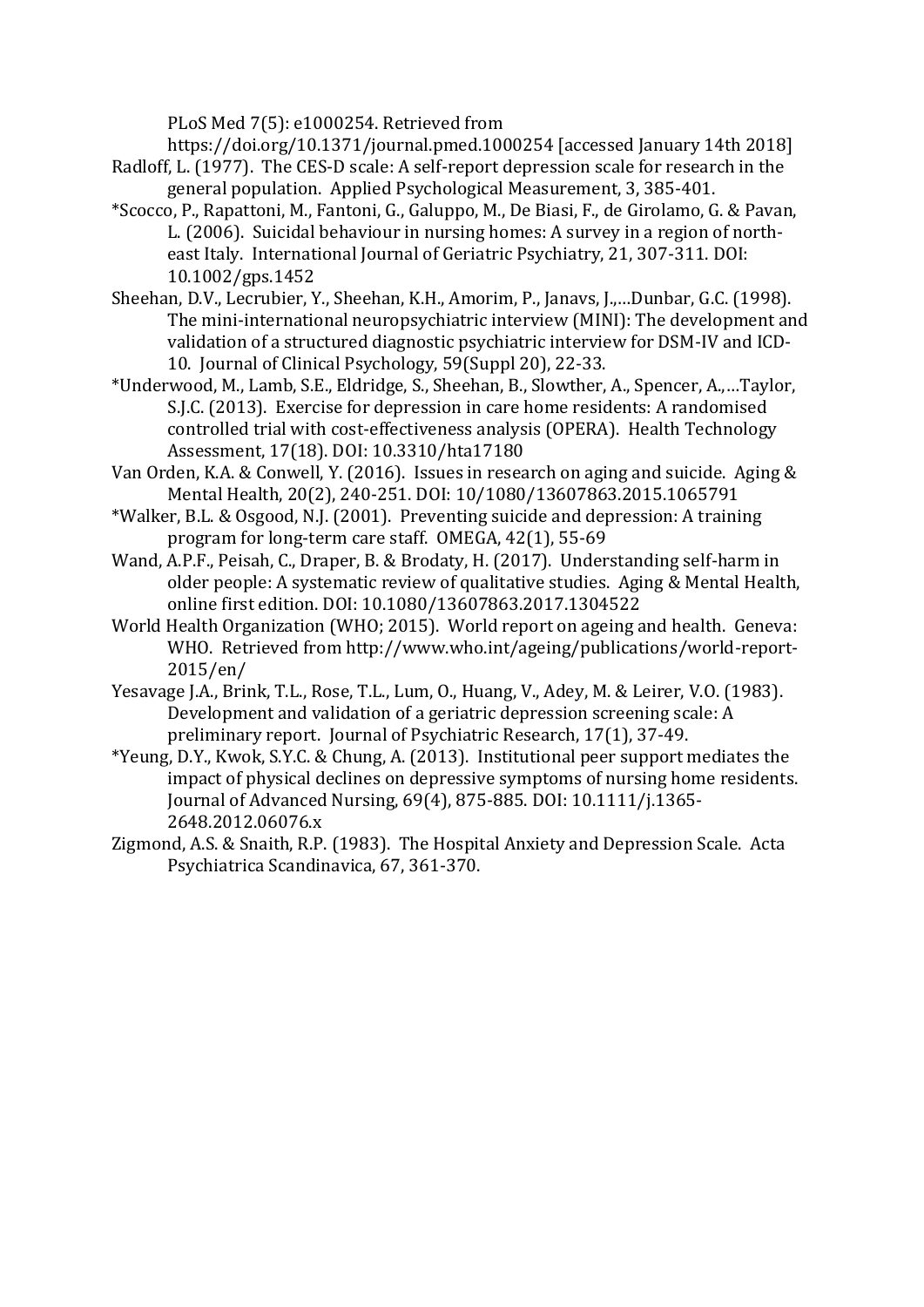Box 1. *Primary search terms*

In order to address our three review questions on the prevalence, measurement and responses to depression, self-harm and suicidal behaviour in older people in residential care/nursing homes, the following search terms were used;

(older people OR age\* OR elderly OR older adults) AND (care home OR nursing home OR residential care OR long term care\*)

# AND

(self-harm OR mental health OR mental ill\* OR depress\*) OR (suicide\* OR attempted suicide OR substance misuse OR overdose)

# AND

(intervention OR evidence-based practice review OR measurement tools OR risk assessment OR systems review OR staff training OR predictive tools OR suicide prevention OR workforce development OR educat\*)

# AND

(mental health outcomes OR system outcomes OR awareness OR identifi\* OR prevention OR knowledge building OR effectiveness OR patient safety OR service user safety OR educat\* OR care pathway)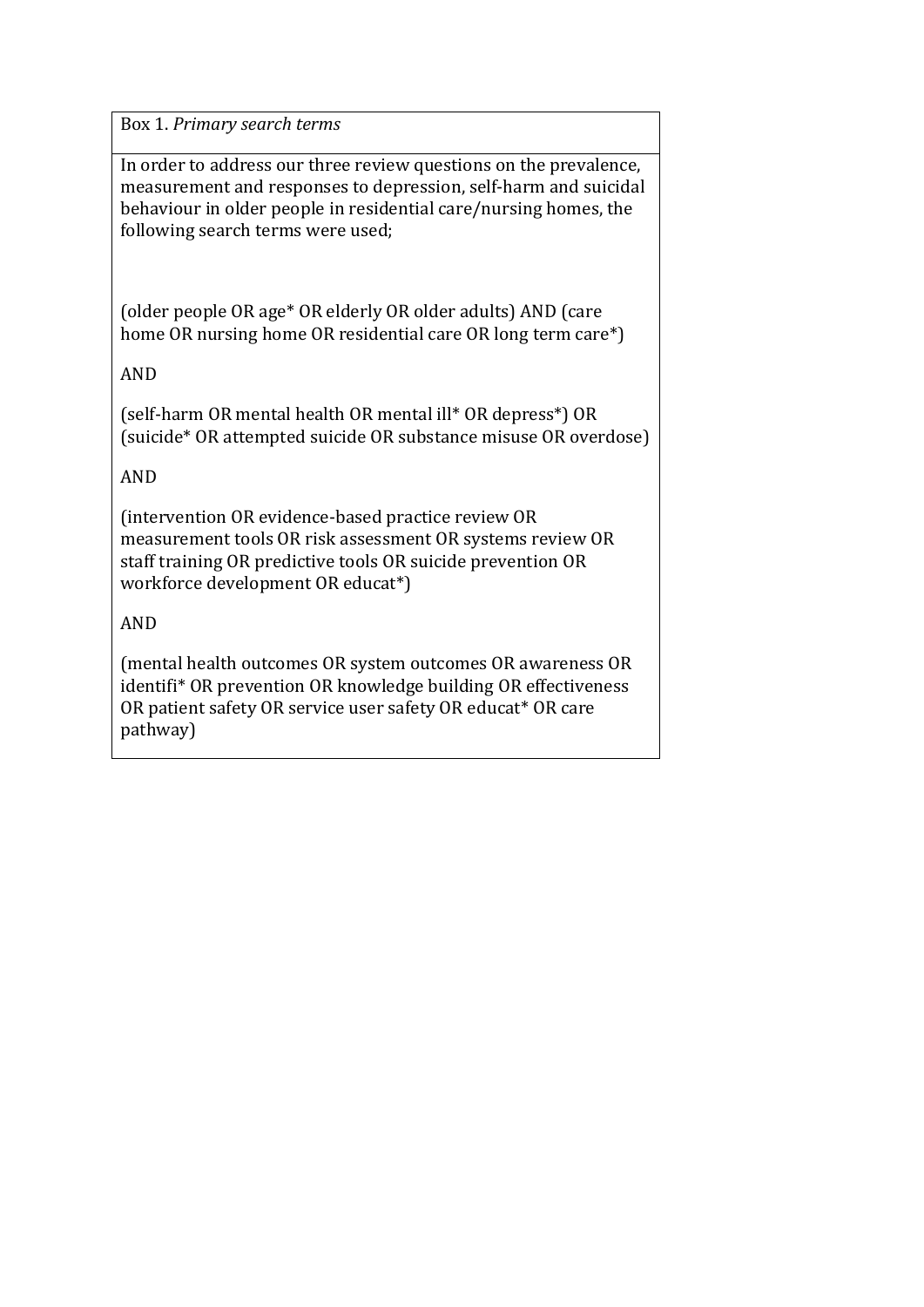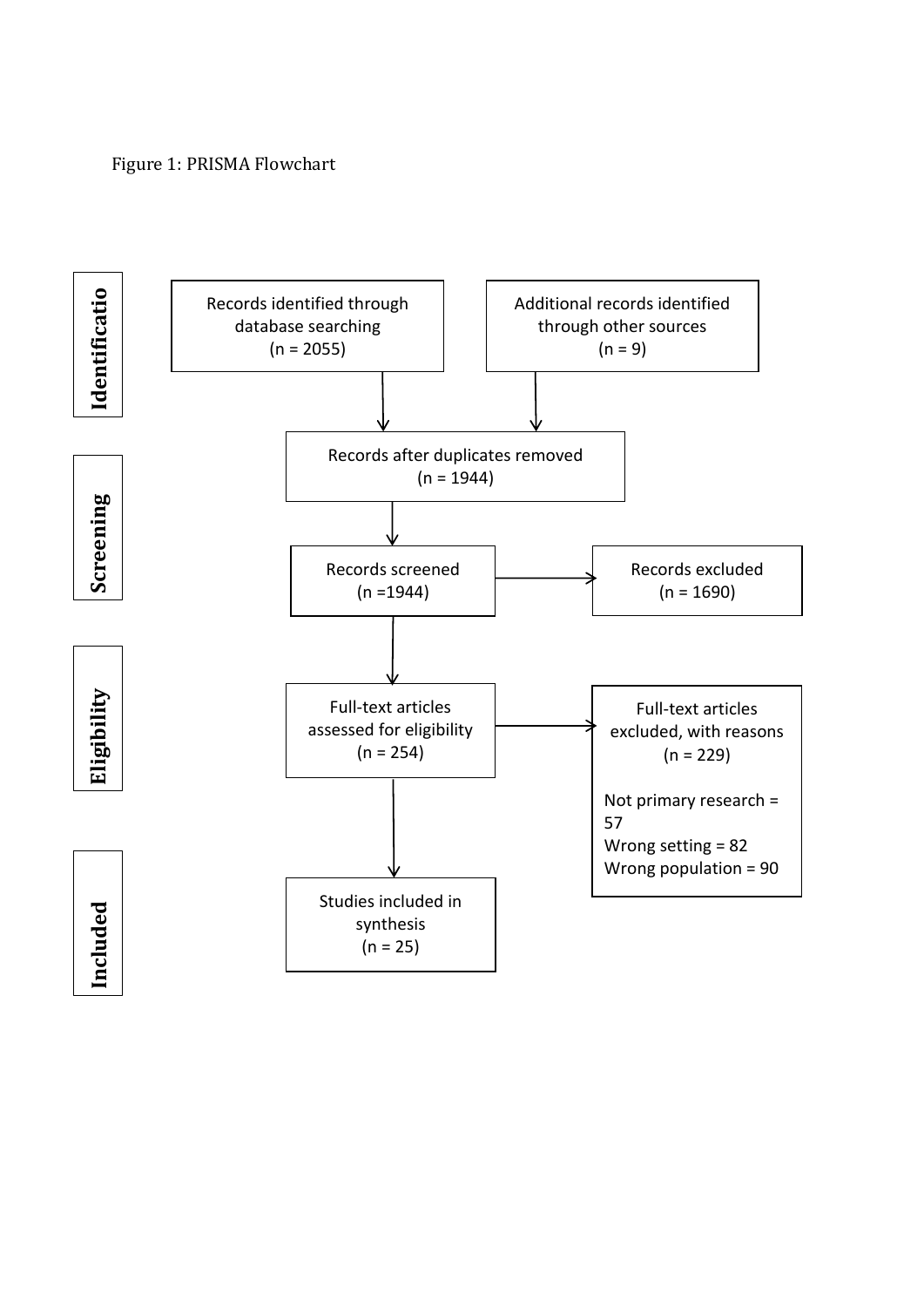Table 1: Summary of included studies

| <b>Author</b>                               | QA     | <b>RQ</b> | Aims & Objectives                                                                                                  | <b>Sample &amp; Inclusion</b>                                                                                     | <b>Setting &amp; Methods</b>                                                         | <b>Main Findings</b>                                                                                                                           |
|---------------------------------------------|--------|-----------|--------------------------------------------------------------------------------------------------------------------|-------------------------------------------------------------------------------------------------------------------|--------------------------------------------------------------------------------------|------------------------------------------------------------------------------------------------------------------------------------------------|
| 1. Anstey, et<br>al (2007),<br>Australia    | ****   | 1,2       | To identify if transition<br>to residential care<br>predicted depressive<br>symptoms                               | 1,116 (from Australian<br>Longitudinal Study of<br>Ageing, Wave $6$ ), $65 + No$<br>cognitive decline             | Community and<br>residential care.<br>Secondary data analysis<br>$(CES-D)$           | Depression is linked<br>with increased<br>dependency and<br>transition to residential<br>care.                                                 |
| 2. Arvaniti,<br>et al (2004),<br>Greece     | $***$  | 1,2       | To examine mental<br>health problems in older<br>adults living in<br>residential care in Greek<br>rural area       | 80 (40 residential, 40<br>community), $71 + 50\%$<br>female. No severe<br>physical/cognitive<br>decline           | Community and<br>residential care. Cross<br>sectional survey (MINI;<br>GDS; MMSE)    | Suggest that, especially<br>in rural areas, admission<br>to a residential<br>institution is a traumatic<br>event precipitating<br>suicidality. |
| 3. Blair<br>Irvine, et al<br>$(2012)$ , USA | $***$  | 3         | To evaluate 'Caring<br>Skills: Working with<br>Mental Illness' internet<br>based training<br>programme             | 172 (84 intervention<br>group), licensed health<br>professionals in nursing<br>homes                              | Nursing home and<br>assisted living. RCT                                             | Delivery of training<br>online is effective for<br>nursing and long term<br>care staff                                                         |
| 4. Bosmans,<br>et al (2013),<br>Netherlands | $\ast$ | 2,3       | To evaluate the cost-<br>effectiveness of stepped<br>care programme for<br>prevention of<br>depression and anxiety | 185 (M age = 84, 73%)<br>female), Dutch speaking,<br>no cognitive<br>impairment, no DSM-IV<br>depression/anxiety. | Residential care homes<br>$(N = 14)$ . Pragmatic RCT<br>(MINI; MMSE; CES-D;<br>HADS) | The stepped care<br>programme is not<br>considered cost effective<br>in comparison with<br>usual care.                                         |
| 5. Cuijpers,<br>et al.                      | $***$  | 2,3       | To examine the effects of<br>a multifaceted                                                                        | 424 (213 intervention,<br>211 control), 71+, 78.5%                                                                | Residential care homes<br>$(N = 10$ plus 5 control).                                 | General approaches<br>within care homes can                                                                                                    |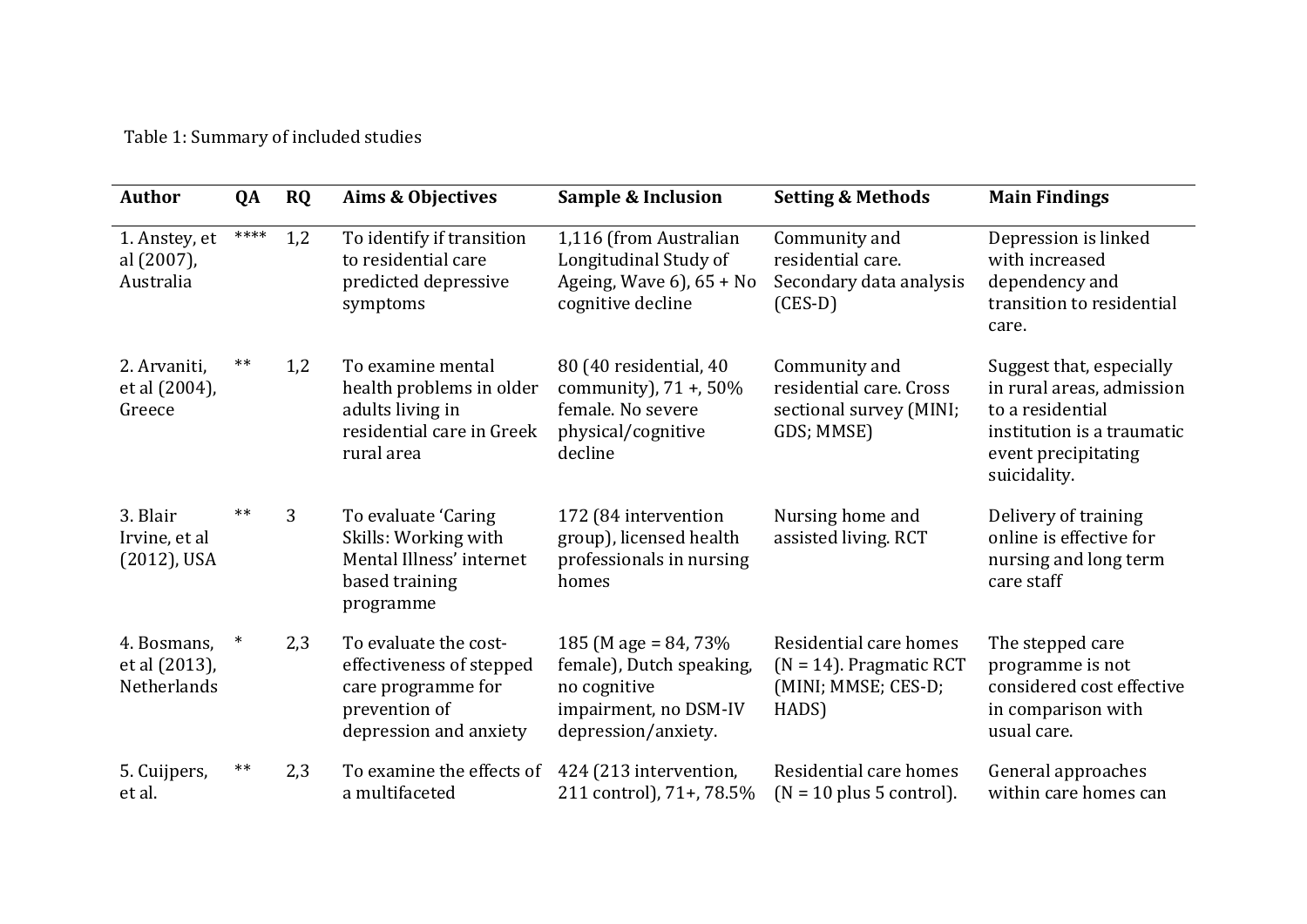| $(2001)$ ,<br><b>Netherlands</b>                   |        |     | secondary prevention<br>intervention                                                                                  | female. No cognitive<br>impairment, Dutch<br>speaking.                                                            | Quasi-experiment (GDS;<br>MMSE; MOS-SF-20)                                                                               | be effective in reducing<br>negative symptoms.                                                                                |
|----------------------------------------------------|--------|-----|-----------------------------------------------------------------------------------------------------------------------|-------------------------------------------------------------------------------------------------------------------|--------------------------------------------------------------------------------------------------------------------------|-------------------------------------------------------------------------------------------------------------------------------|
| 6. Damian,<br>et al.<br>$(2010)$ ,<br>Spain        | $\ast$ | 1,2 | To measure prevalence<br>of undetected<br>depression in<br>institutionalised older<br>people                          | 579 residents (74%<br>female, $65 + years$ ).<br>Longer than 60 days in<br>residence, no cognitive<br>impairment. | Public and private care<br>homes ( $N = 186$ ). Cross<br>sectional survey (GDS)                                          | Medication and self-<br>rated health predicted<br>undetected depression.                                                      |
| 7. Dozeman,<br>et al.<br>$(2011)$ ,<br>Netherlands | $***$  | 2,3 | To evaluate a guided<br>self-help prevention<br>intervention for<br>depression and anxiety                            | 129 residents (67<br>intervention, 62 control<br>group). Dutch speaking.                                          | Residential care homes<br>$(N = 14)$ . Stratified<br>cluster sampling. RCT<br>(CES-D; HADS)                              | Only 21% completed the<br>intervention. Lack of<br>guidance may have<br>contributed to low<br>completion and<br>satisfaction. |
| 8. Dozeman,<br>et al.<br>$(2012)$ ,<br>Netherlands | $***$  | 2,3 | To evaluate<br>effectiveness of stepped-<br>care programme for<br>prevention of<br>depression and anxiety             | 185 residents (93<br>intervention, 92<br>control). Dutch speaking.                                                | Residential care homes<br>$(N=14)$ . Stratified<br>cluster sampling. RCT<br>(CES-D; MINI; HADS)                          | Intervention is effective<br>in reducing incidence of<br>depression but not in<br>preventing onset of<br>anxiety.             |
| 9. Furniaux,<br>et al.<br>$(2004)$ , UK            | $\ast$ | 3   | To identify educational<br>needs of staff, design<br>and deliver training to<br>increase knowledge and<br>confidence. | Total 78 staff in pre-test<br>and training, 20 post-<br>test respondents. Senior<br>carers and nurses only.       | Community mental<br>health nursing staff from<br>care homes ( $N = 25$ ).<br>Action research.<br>Pre/post questionnaire. | Tailored educational<br>package had positive<br>impact overall, indicates<br>feasibility of this<br>approach.                 |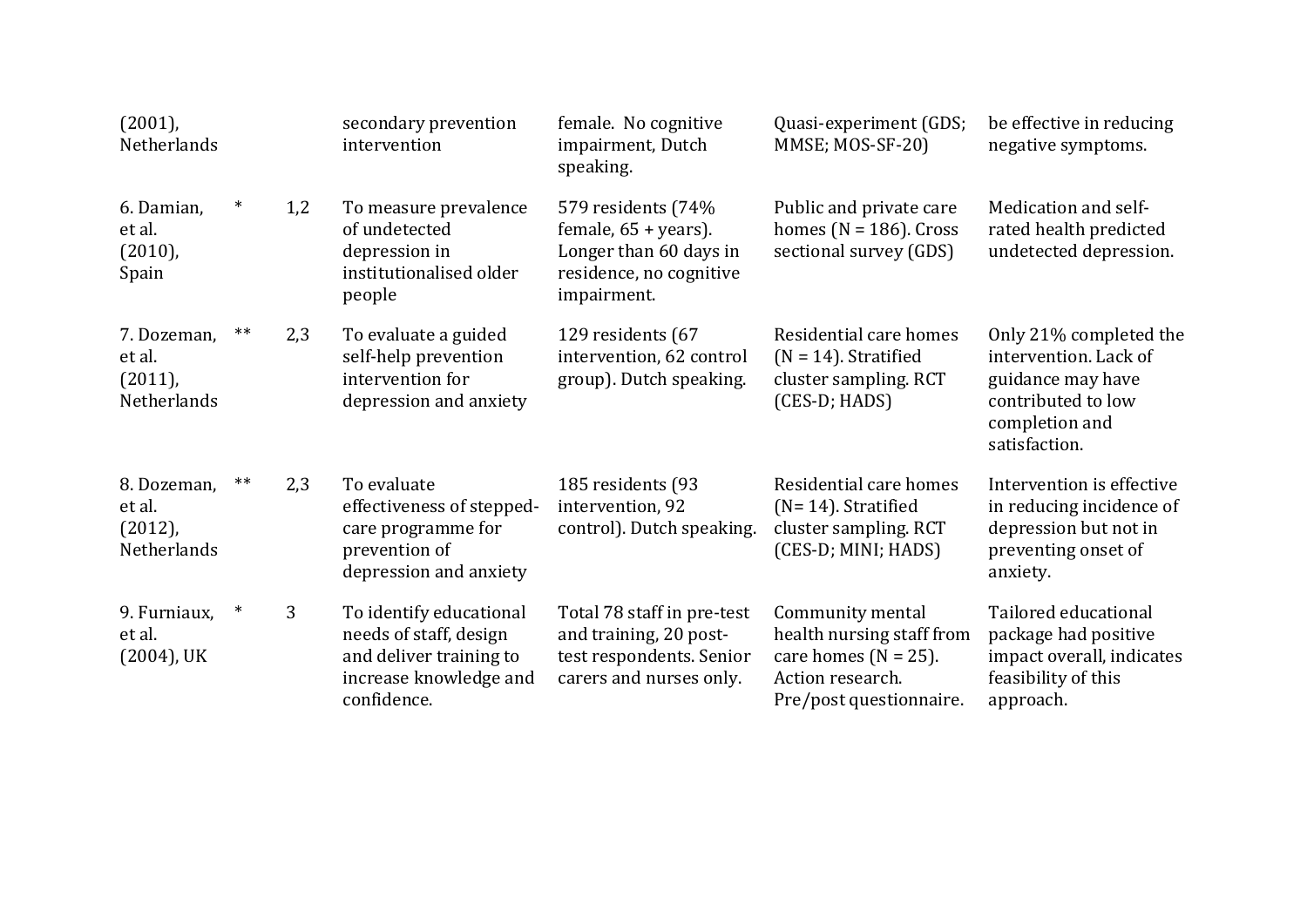| 10. Heiser,<br>D. (2004),<br><b>USA</b>        | $\ast$ | $\overline{2}$ | To compare depression<br>identification rates and<br>validity of Minimum<br>Data Set (MDS) and<br><b>Geriatric Depression</b><br><b>Scale Short Form-15</b><br>(GDS)                                                 | 348 residents.<br>Inclusion/exclusion<br>criteria not specified.                                                                                                                                                                                                                                                         | Single urban residential<br>home. Cross sectional<br>survey (GDS; MDS)      | Current measures used<br>to identify depression<br>may be inadequate - the<br>addition of GDS is<br>effective and efficient to<br>identify depression             |
|------------------------------------------------|--------|----------------|----------------------------------------------------------------------------------------------------------------------------------------------------------------------------------------------------------------------|--------------------------------------------------------------------------------------------------------------------------------------------------------------------------------------------------------------------------------------------------------------------------------------------------------------------------|-----------------------------------------------------------------------------|-------------------------------------------------------------------------------------------------------------------------------------------------------------------|
| 11. Karimi,<br>et al.<br>$(2010)$ , Iran       | ****   | 2,3            | To examine the<br>therapeutic<br>effectiveness of<br>integrative and<br>instrumental types of<br>reminiscence for the<br>treatment of depression<br>in institutionalized older<br>adults living in nursing<br>homes. | 29 total (10<br>reminiscence group; 9<br>instrumental<br>reminiscence; 10 social<br>discussion) (17 female,<br>$60 + years$ ). Resident for<br>>6 months, not receiving<br>anti-depression<br>medication, Persian<br>speaking, screened at<br>risk for depression, no<br>significant cognitive or<br>physical impairment | Single care home. RCT<br>(GDS; MMSE)                                        | Provides support for<br>effectiveness of<br>integrative reminiscence<br>therapy as intervention<br>for depressed older<br>adults in residential care<br>settings. |
| 12. Konnert,<br>et al.<br>$(2008)$ ,<br>Canada | ***    | 2,3            | To evaluate group based<br>CBT in prevention of<br>depression in care home<br>residents                                                                                                                              | 64 total at T1 (41<br>intervention, 23<br>control), at $T2 - 20$<br>intervention, 23 control.<br>At risk (not DSM<br>criteria) of depression, ><br>60 years, English<br>speaking, physically able                                                                                                                        | Non-profit residential<br>care homes ( $N = 7$ ). RCT<br>(GDS; CES-D; MMSE) | Brief group-based CBT<br>can have significant<br>benefit for residents at<br>risk of depression.                                                                  |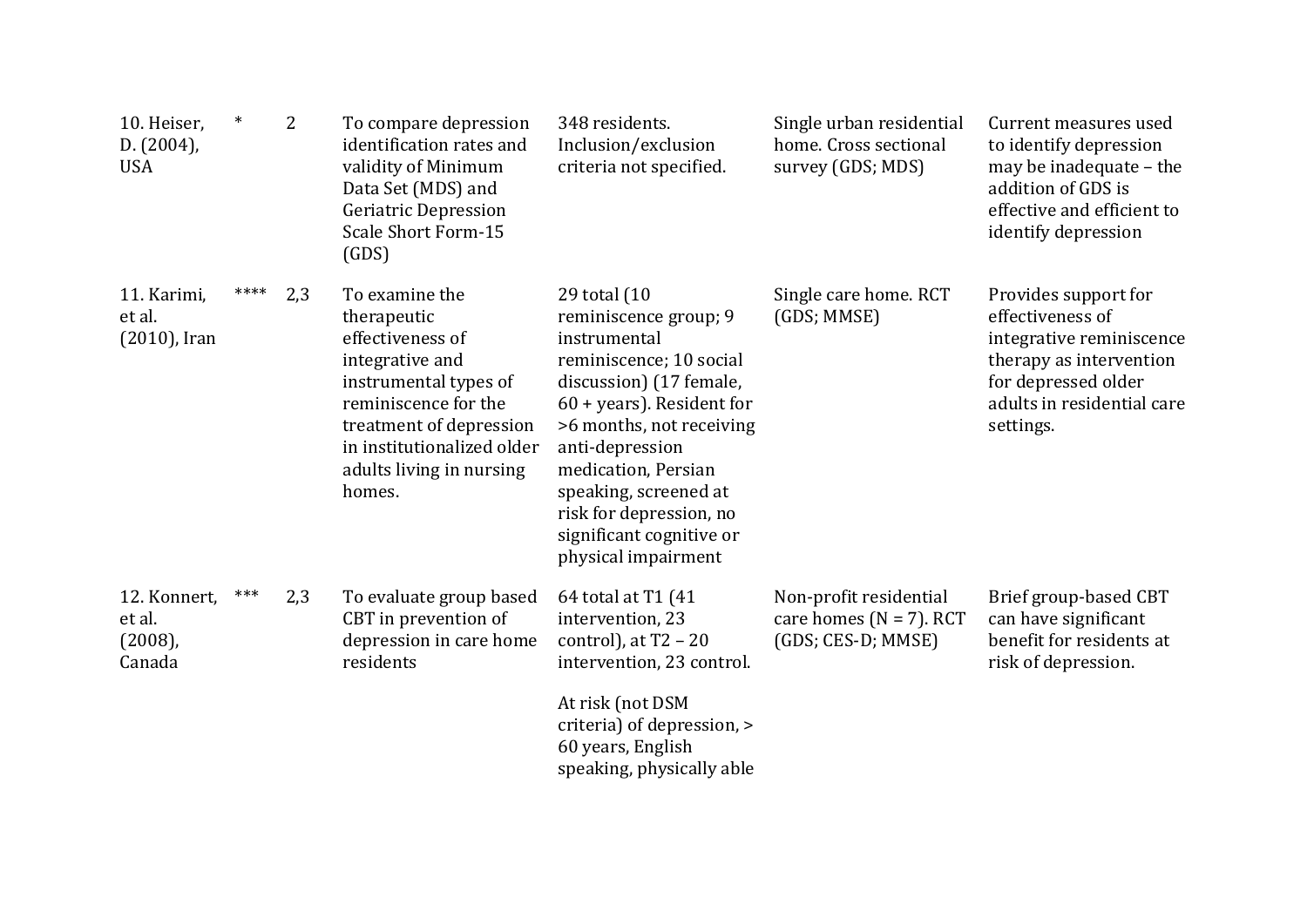|                                                 |       |              |                                                                                                                                                                                                                                  | to attend, no cognitive<br>impairment.                                                                              |                                                                                                                                   |                                                                                                                                                                                                                  |
|-------------------------------------------------|-------|--------------|----------------------------------------------------------------------------------------------------------------------------------------------------------------------------------------------------------------------------------|---------------------------------------------------------------------------------------------------------------------|-----------------------------------------------------------------------------------------------------------------------------------|------------------------------------------------------------------------------------------------------------------------------------------------------------------------------------------------------------------|
| 13. Levin, et<br>al. (2007),<br><b>USA</b>      | ****  | $\mathbf{1}$ | To examine the<br>prevalence and<br>treatment of diagnosed<br>depression among<br>elderly nursing home<br>residents and determine<br>the resident and facility<br>characteristics<br>associated with<br>diagnosis and treatment. | 79,735 care home<br>residents. Over 65,<br>resident > 3 months, not<br>hospital based home.                         | 921 nursing homes<br>included. Secondary<br>data analysis                                                                         | Significant disparities<br>exist in both diagnosis<br>and treatment of<br>depression.<br>Disadvantaged groups<br>least likely to be<br>diagnosed and treated,<br>majority (74%) treated<br>with anti-depressants |
| 14. Lyne, et<br>al. (2006),<br><b>UK</b>        | ****  | 2,3          | To assess staff training<br>to detect and intervene<br>to reduce depression in<br>residents                                                                                                                                      | 282 residents (114<br>intervention, 168<br>control). Over 65 years,<br>no psychotic or serious<br>physical illness. | Residential care homes<br>$(N = 14)$ , local authority,<br>private and dual<br>registered. Quasi-<br>experiment (GMS-DS;<br>MMSE) | Clinically significant<br>improvements in<br>depression were<br>associated with the<br>intervention.                                                                                                             |
| 15. Malfent,<br>et al.<br>$(2010)$ ,<br>Austria | $***$ | 1,2          | To assess prevalence<br>and correlates of<br>suicidal ideation in care<br>home residents                                                                                                                                         | 129 residents. Over 60<br>years, German speaking,<br>no sensorial limitations<br>or cognitive impairment.           | 15 residential care<br>homes. Cross sectional<br>survey (GDS; SWLS)                                                               | Suicidal ideation is<br>prevalent in Viennese<br>residential care homes<br>(up to 54%). Research<br>and prevention targets<br>shouldn't only target<br>risk but also look at<br>protective factors.              |
| 16. McCabe,<br>et al.                           | $***$ | 3            | To evaluate a staff<br>training initiative for                                                                                                                                                                                   | 107 professional carers<br>(34 intervention; 38                                                                     | 8 care facilities. RCT.                                                                                                           | Trained staff not better<br>at detecting depression                                                                                                                                                              |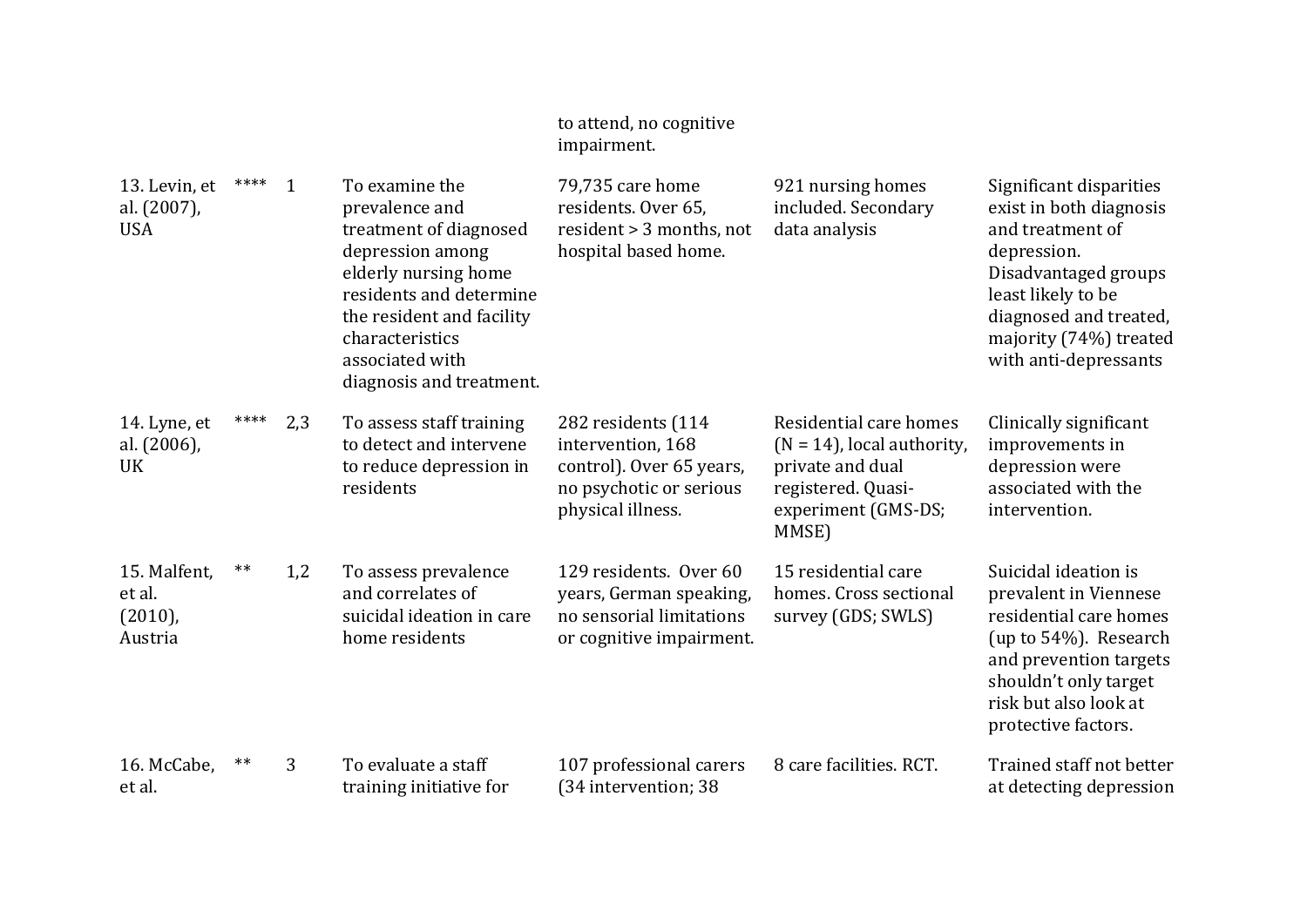| $(2013)$ ,<br>Australia                        |        |              | recognising depression<br>in residents                                                                        | control group). 216<br>residents (99<br>intervention; 51 training<br>plus screening; 66<br>control group). Inclusion<br>criteria not stated                                |                                                                                                          | than non-trained staff.<br><b>Training Plus group</b><br>more likely to diagnose<br>non-depressed residents                                                                                                                                               |
|------------------------------------------------|--------|--------------|---------------------------------------------------------------------------------------------------------------|----------------------------------------------------------------------------------------------------------------------------------------------------------------------------|----------------------------------------------------------------------------------------------------------|-----------------------------------------------------------------------------------------------------------------------------------------------------------------------------------------------------------------------------------------------------------|
| 17.<br>McCurren,<br>et al.<br>(1999), USA      | $\ast$ | 2,3          | To test effects of<br>intervention by<br>psychiatric nurses in<br>conjunction with older<br>adult volunteers. | 85 residents (44<br>treatment, 41 control).<br>Over 65 years, $> 12$<br>months residency, no<br>diagnosis of dementia,<br>terminal illness.                                | Nursing home facilities<br>$(N = 3)$ . Quasi-<br>experiment (GDS;<br>MMSE; MDS; LSES)                    | Medication alone had<br>little impact on<br>symptoms. Use of<br>volunteers helped to<br>create social bond.<br>friendship which had<br>significant impact on<br>residents. Factors<br>associated with loss of<br>independence predictive<br>of depression |
| 18. Meeks &<br><b>Burton</b><br>$(2004)$ , USA | ∗      | 3            | To describe outcomes<br>from a didactic<br>workshop to recognise<br>and respond to<br>depression              | Staff ( $N = 58$ , pre and<br>post data), nursing (16),<br>social work (9), activity<br>therapists (21) and<br>'other' (13). No<br>inclusion/exclusion<br>criteria applied | Nursing home facilities<br>$(N = 6)$ . Quasi-<br>experiment                                              | Preliminary support for<br>didactic approach, need<br>to consider differences<br>in staff experience in<br>training                                                                                                                                       |
| 19. Mezuk,<br>et al.<br>$(2015)$ , USA         | ***    | $\mathbf{1}$ | To investigate the<br>epidemiology of suicide<br>in over 50s, if transition                                   | $N = 3682$ (recorded<br>suicide and<br>undetermined). Over 50<br>years.                                                                                                    | Nursing homes $(N =$<br>285) and assisted living<br>facilities ( $N = 548$ ).<br>Secondary data analysis | Transition into long<br>term care may be an<br>important point of                                                                                                                                                                                         |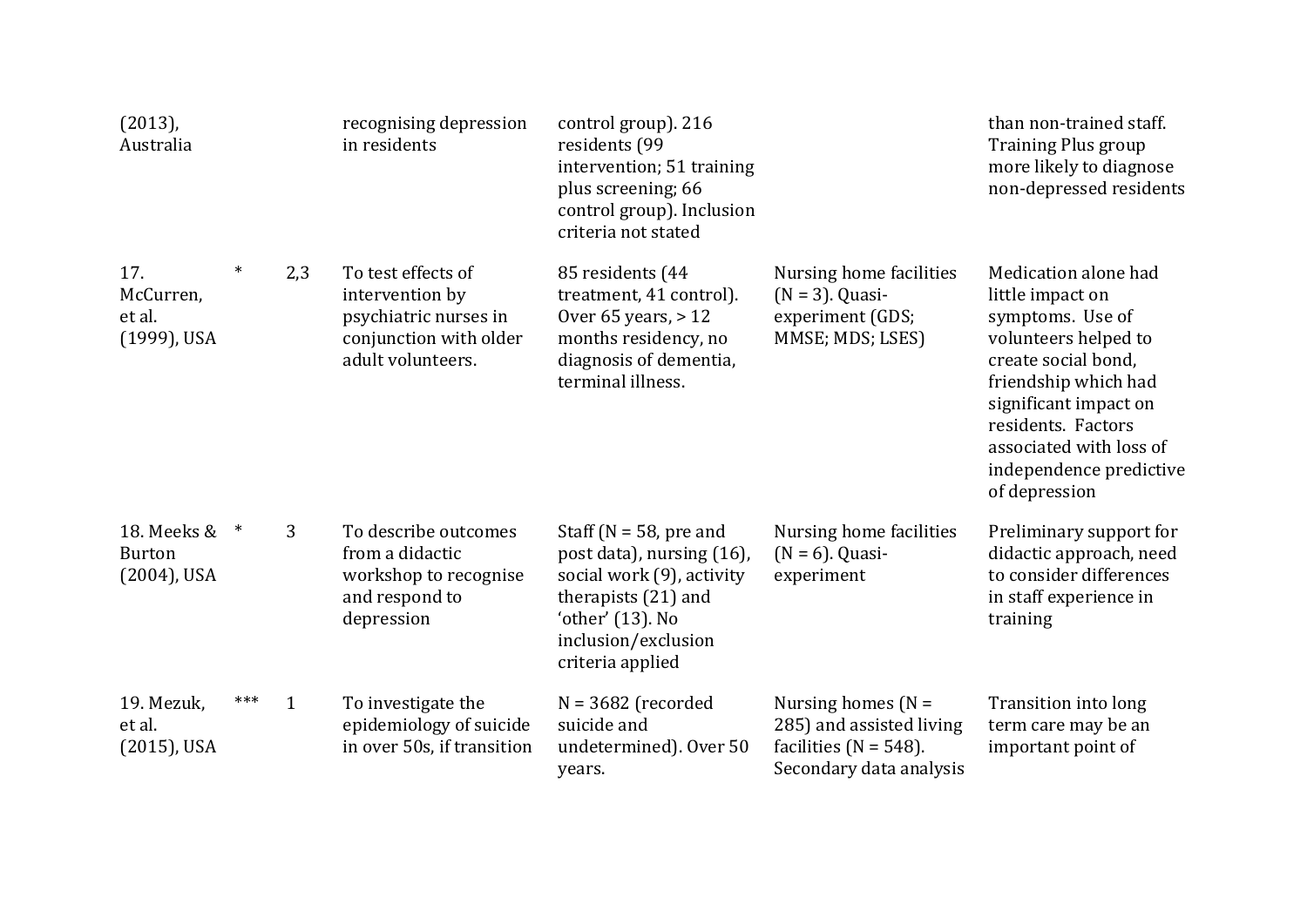|                                              |        |              | to long term care is a<br>risk factor                                                                                                              |                                                                                                                                                                                                      |                                                                                                                                 | engagement in suicide<br>prevention                                                                                                                                                                                                                            |
|----------------------------------------------|--------|--------------|----------------------------------------------------------------------------------------------------------------------------------------------------|------------------------------------------------------------------------------------------------------------------------------------------------------------------------------------------------------|---------------------------------------------------------------------------------------------------------------------------------|----------------------------------------------------------------------------------------------------------------------------------------------------------------------------------------------------------------------------------------------------------------|
| 20. Moxon,<br>et al.<br>$(2001)$ , UK        | $**$   | 2,3          | To assess training for<br>staff in detecting<br>depression and<br>implementing care-<br>planning intervention                                      | Care home staff ( $N = 22$ ).<br>All staff invited to attend<br>(total $N = 26$ ).                                                                                                                   | Care homes $(N = 2)$ in<br>one local authority.<br>Quasi-experiment                                                             | Training is both<br>necessary (almost half of<br>residents deemed to be<br>significantly depressed)<br>and welcomed.<br>Increased detection<br>rates and some<br>reductions in depressive<br>symptoms after care<br>plan intervention.                         |
| 21. Mozley,<br>et al.<br>$(2007)$ , UK       | $***$  | 2,3          | To test hypothesis that<br>depression severity can<br>be reduced through<br>occupational therapy<br>programme                                      | 143 residents. Care<br>home inclusion criteria;<br>minimum 25 residents;<br>owned by LA; non-<br>specialist; residential<br>not nursing home.                                                        | Residential care homes<br>$(N = 8)$ from two local<br>authorities. Quasi-<br>experiment (GMS-DS;<br>MANQOL-R; Barthel<br>Index) | Provides no evidence<br>that occupational<br>therapy impacts on<br>depression, dependency<br>or quality of life                                                                                                                                                |
| 22. Scocco,<br>et al.<br>$(2006)$ ,<br>Italy | $\ast$ | $\mathbf{1}$ | To assess suicide and<br>attempted suicide rates<br>and their characteristics<br>among older residents in<br>nursing homes in North-<br>East Italy | 26,875 residents total.<br>Homes with $< 50\%$<br>under 65 years. Open<br>verdicts, self-starvation<br>and 'suicidal erosion'<br>were not considered as<br>suicide/suicide attempts<br>in this study | Nursing homes $(N =$<br>298). Managers or<br>designated staff member<br>surveyed. Cross<br>sectional survey                     | The suicide rate in this<br>study was higher than<br>the national average for<br>over 65s. Behavioural<br>control, lack of access to<br>methods of suicide and<br>medical supervision<br>appear to have failed to<br>prevent suicide and<br>attempted suicide. |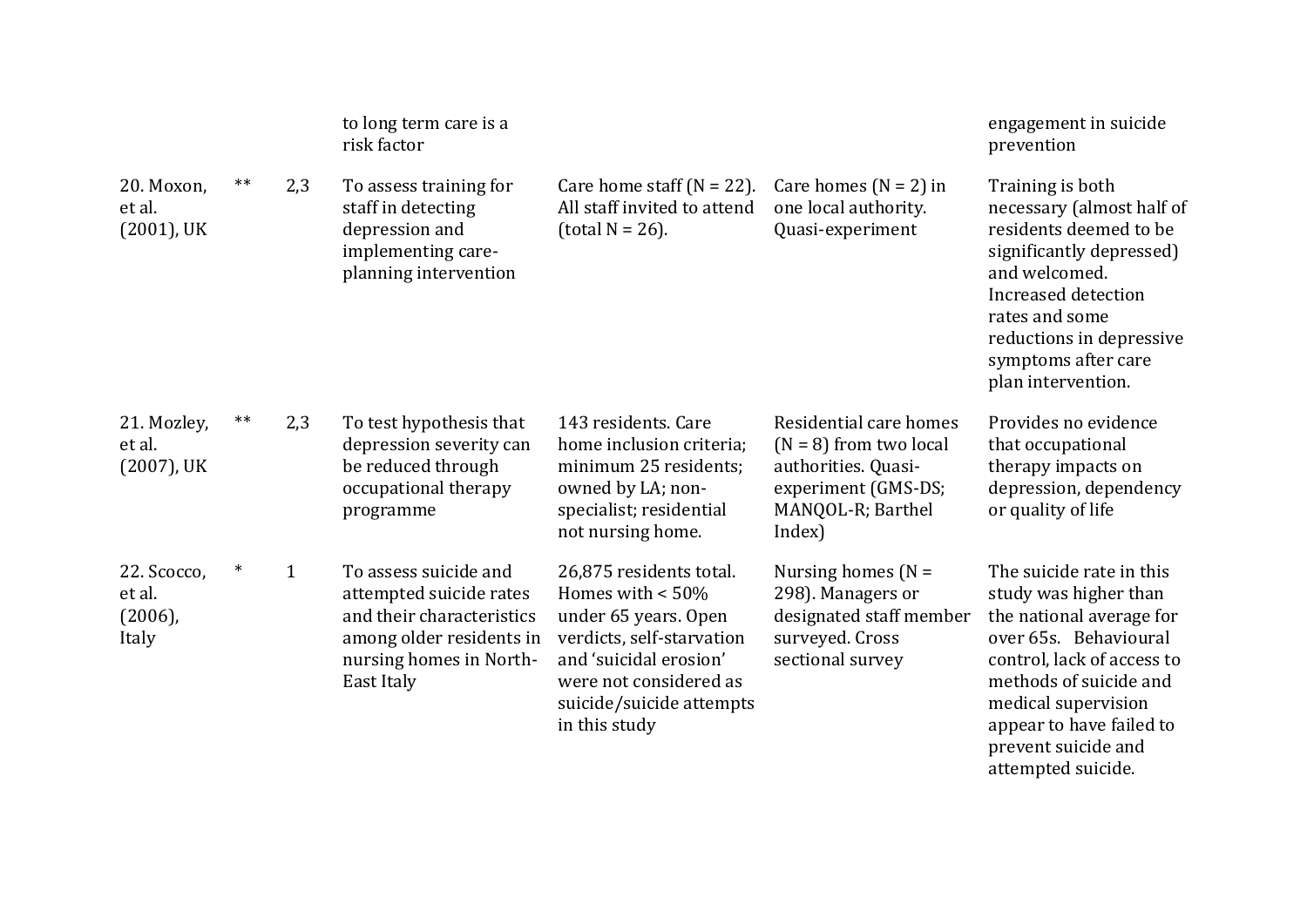| 23.<br>Underwood,<br>et al.<br>$(2013)$ , UK | ****   | 3              | To compare depression<br>levels between<br>intervention and control<br>homes up to 12 months<br>after the introduction of<br>a 'whole-home' exercise<br>intervention<br>programme. | Baseline data for 765<br>residents; follow up 484.<br>Homes with $> 6$<br>potential participants;<br>no severe cognitive<br>impairment; English<br>speaking; physically well<br>enough to participate | Nursing homes ( $N = 78$ ).<br><b>Cluster RCT</b>         | Intervention was highly<br>regarded by participants<br>and staff but failed to<br>show impact on<br>depression symptoms |
|----------------------------------------------|--------|----------------|------------------------------------------------------------------------------------------------------------------------------------------------------------------------------------|-------------------------------------------------------------------------------------------------------------------------------------------------------------------------------------------------------|-----------------------------------------------------------|-------------------------------------------------------------------------------------------------------------------------|
| 24. Walker<br>& Osgood,<br>$(2001)$ , USA    | $\ast$ | 3              | To measure what staff<br>already know about<br>suicide prevention<br>To develop a curriculum<br>of staff training in                                                               | Care home staff ( $N = 57$<br>baseline; 43 with pre<br>and post data)                                                                                                                                 | Care homes $(N = 2)$ .<br>Quasi-experiment                | That training can be<br>beneficial to raise<br>awareness.                                                               |
|                                              |        |                | recognising and<br>preventing suicide<br>To test a pilot<br>programme of training<br>for effects on staff<br>knowledge and attitudes                                               |                                                                                                                                                                                                       |                                                           |                                                                                                                         |
| 25. Yeung,<br>et al. (2013)<br>China         | $***$  | $\overline{2}$ | To test the mediating<br>effect of institutional<br>peer support on the<br>relationship between<br>physical decline and<br>depressive symptoms in<br>nursing home residents        | Residents ( $N = 187$ ; 133<br>female)                                                                                                                                                                | Care homes $(N = 2)$ .<br>Cross sectional survey<br>(GDS) | Peer support has a<br>positive contribution to<br>make in reducing<br>incidence of depressive<br>symptoms               |